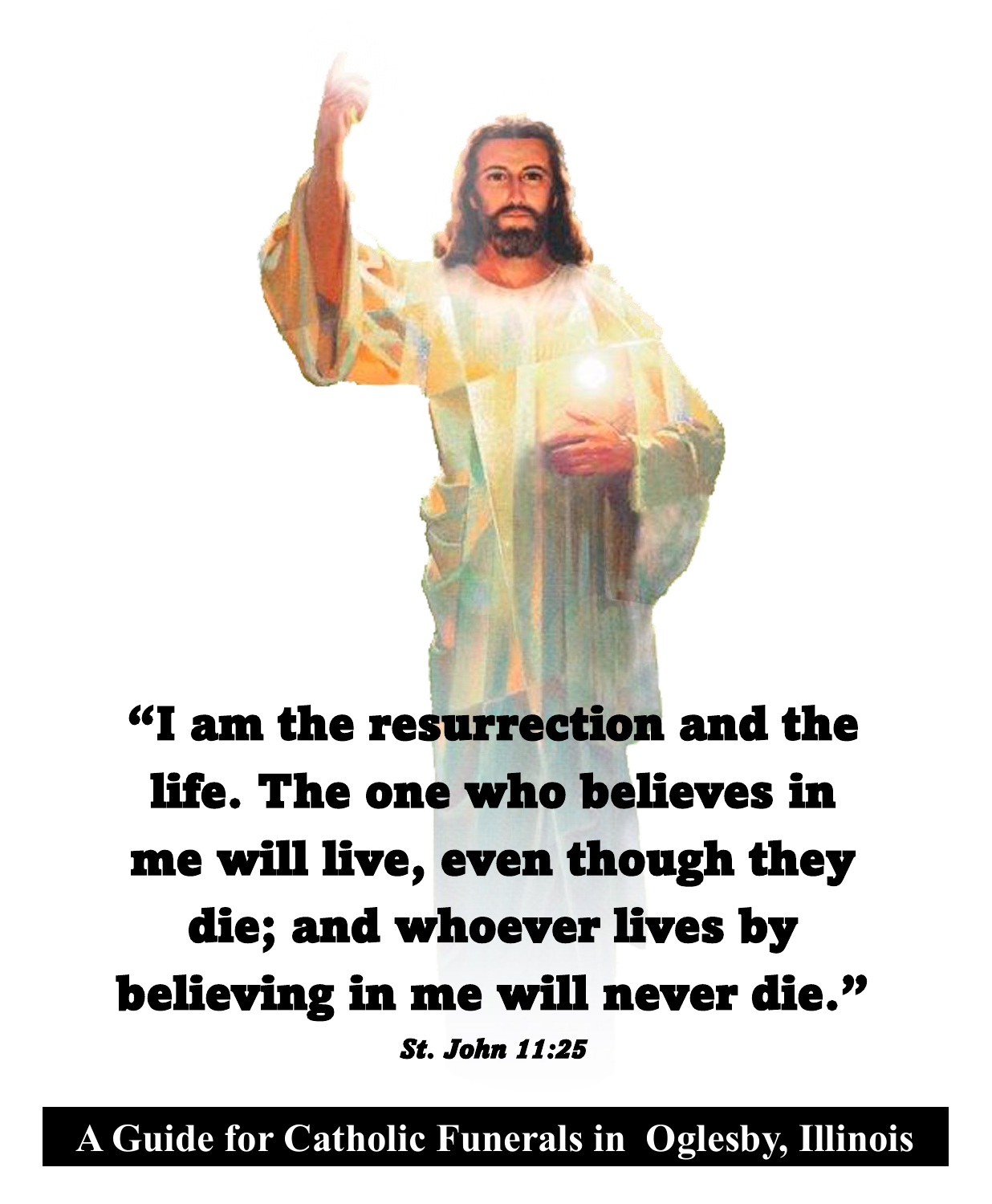Dear Friends,

We thank you for deciding to honor your departed loved one with a Christian funeral and burial. Our parish community mourns with you and prays with you. We offer a special Mass each weekend for the intentions of all our parishioners, particularly those who have gone before us. I hope the information in the book will be helpful in planning the appropriate liturgy for your family.

When we offer a funeral service, and especially the funeral Mass, we are participating in the public and official prayer of the Church. Unlike a simple memorial service that a family may hold, when we join our prayer to the universal prayer of the Church, we enter into something wider and deeper than ourselves. This sacred reality is of great comfort, but it also means that we must respect the universal nature of these Holy Mysteries. It is good and appropriate to adapt various options to best suit and reflect our loved ones and their families, but I am sure you understand we also need to respect the character of the Sacred Liturgy that we are offering for their benefit.

Sometimes we hear it said that funerals are for the living, not the dead. This is not the case for us as Catholics. While we believe and hope that the Church's prayer will help us in our grief, the primary purpose of the funeral is to offer our prayers for the departed as they make their way back to God the Father. This is truly the very best and loving thing we can do for those we have lost.

Our parish families are blessed to be served by wonderful local funeral homes. They will be happy to help you make all necessary arrangements with the parish. Please feel free to reach out to me or the parish office directly if there is any way we can be of service to your family.

Often families would like to come to the parish office to visit and talk about the deceased and work on planning the liturgy in person. This can be helpful especially if you would like the priest to include some personal accounts in the homily, but it certainly isn't required. Let us know what will be best for you.

Prayers for you and your family,

Fr. Paul Carlson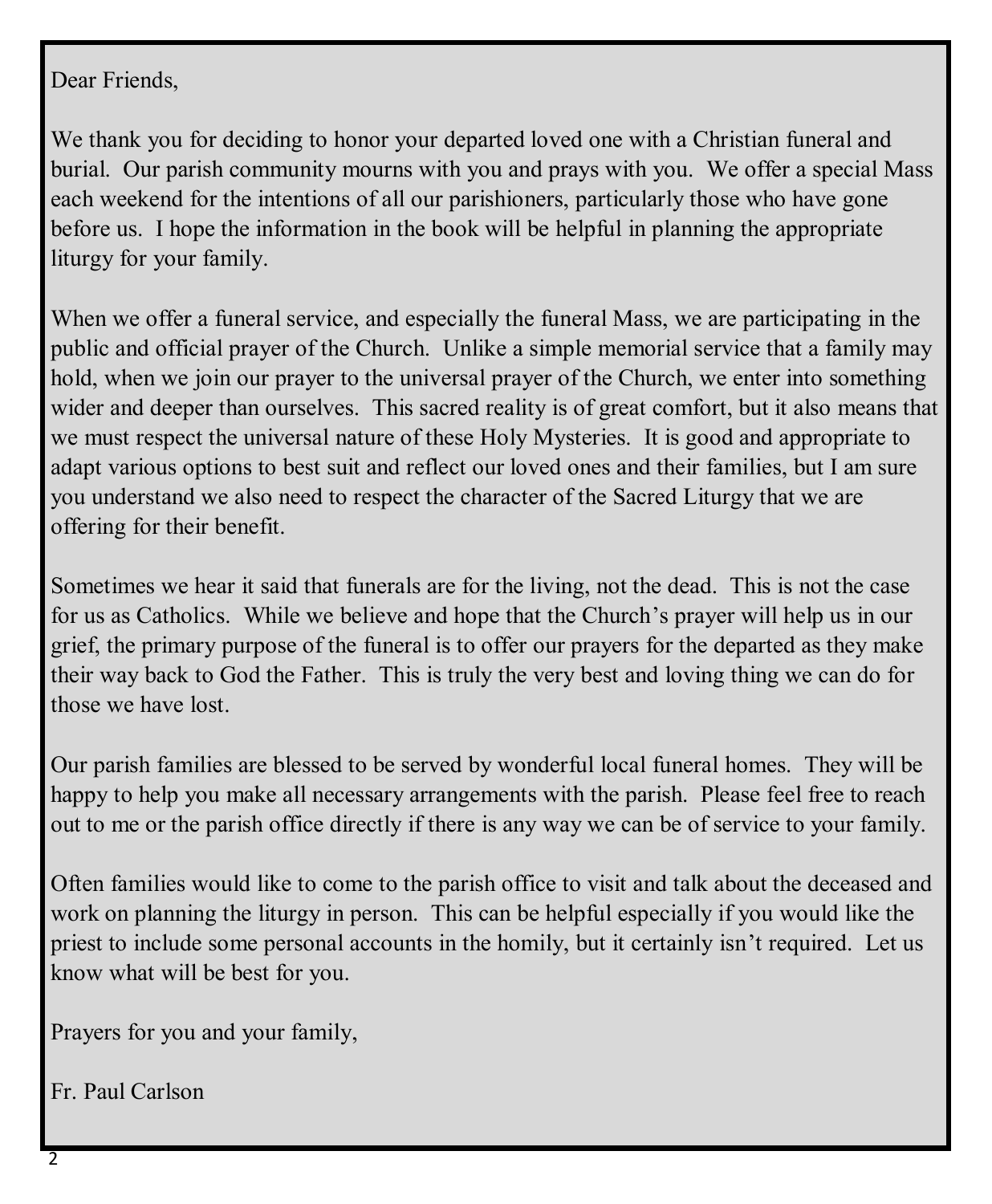# The Wake and Visitation

Sometimes our families choose to have a visitation immediately before the Mass in the back vestibule of the church. Other times the visitation will take place the night before in the funeral home. It is a commendable custom to have a short Vigil Service or Rosary at the beginning or end of this time of evening visitation. Your funeral director can help you make a decision here. A Fr. Carlson or another priest, deacon, or religious would be happy to assist whenever possible. If the decision is made to hold the visitation in the church, please be mindful of the sacred space. Food, drink, secular music, and loud voices cannot be present before the Blessed Sacrament.

### Christian Funeral at Mass and Outside of Mass

The funeral rites are generally celebrated in the context of the Eucharistic Liturgy in which the Church offers the greatest prayer possible for the soul of the deceased. For those occasions when the deceased, the family, or circumstances do not call for a full Mass, the funeral liturgy can be celebrated outside of Mass. In these cases the funeral liturgy can be celebrated in the parish church, at the funeral home, in a cemetery chapel, or even in the private home of the family.

# The Use of the American Flag

Our national flag is appropriately draped over the coffins of our veterans before and after the funeral liturgy. As the liturgy begins, the flag is removed as the coffin is sprinkled with holy water, clothed in white, and set before the paschal candle (all symbols of our eternal life in baptism). As the liturgy concludes, the national flag can be replaced over the coffin.

### Words of Remembrance

3 If a family member would like to offer some words about the deceased, this can be arranged at the visitation or at the reception luncheon. These words can also be offered at the church before the funeral begins, but the sacred setting brings with it additional considerations. Any words before the funeral Mass must be brief, no longer than 5 minutes. The statements must be completely respectful to the deceased, the family, our Catholic Faith, and be mindful of the reverence due to the sacred space in which they are made. The reflection should be written out word-for-word so it can be read even if an unexpected flood of emotion arises. The words should not canonize the departed—we serve our loved one's best by praying for them, not by declaring them without need of prayer. Finally, while it is fitting for the remarks to include light-hearted moments, the reflections made in church should not attempt comedy.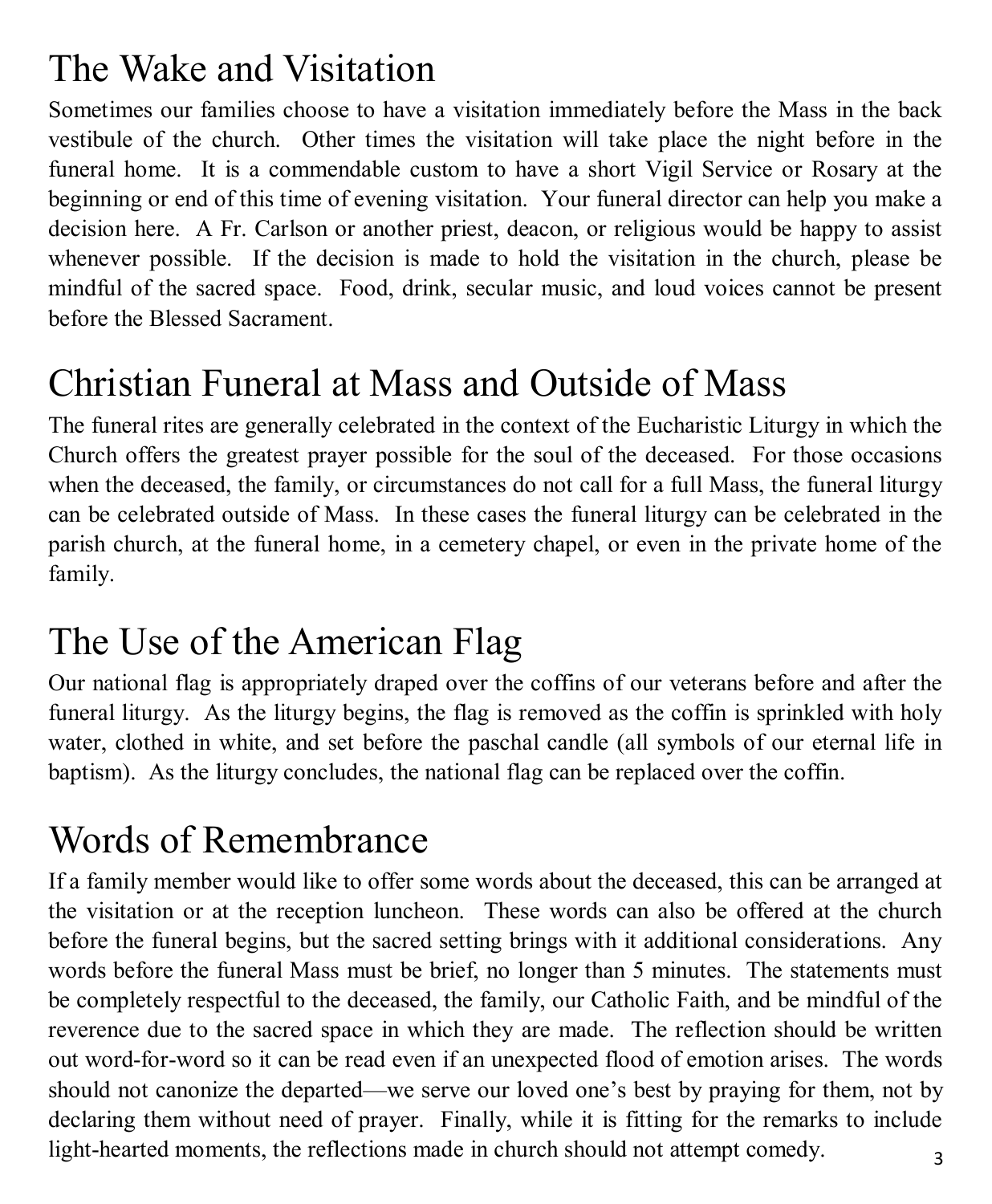# Sacred Music

The music at a funeral liturgy can vary from simple organ interludes to a full choir and assortment of instruments. Your funeral director can discuss various options and help you make a decision. In Oglesby, your funeral director can also directly make the arrangements with the singers and musicians. Please remember that the music must be Sacred Music, written and composed for sacred use. Everything in God's house is to His glory. Meaningful and sentimental songs are best left for the visitation or for the luncheon. On occasion, our musicians have been able to artfully incorporate a nostalgic melody into an instrumental prelude or postlude to the funeral, but this accommodation is not always possible. Please see a recommended selection of hymns that are found in our current hymnal below.

# Funeral Readings

The Order of Christian Funerals includes many appropriate choices for the readings. The family is invited to choose the readings if they would like. While reading through the options, often a particular passage will jump out as especially appropriate, while sometimes families prefer to leave the choice to the priest. If you decide to pick out specific readings, please share this decision with the priest at least the evening before the funeral is offered.

Typically, there is a first reading from the Old Testament, a responsorial Psalm, a second reading from the New Testament, and a Gospel. If only one reading is chosen, it can be from either the Old or New Testament. Often the Psalm will be sung by the choir or cantor and this choice needs to be coordinated with the musicians. There are different sets of reading options for the funerals of children.

Sometimes members of the family would like to proclaim the readings at the Mass. Reading at Mass is, however, a liturgical role. If you are choosing readers, please choose those who are Actively Practicing Catholics. The priest is certainly able to do the readings if the family prefers. The priest always reads the Gospel.

# Gift Bearers

Bringing the bread and wine to the altar is a beautiful symbol of our participation in the gift of the Eucharistic offering. Family members often like to present these gifts during the offertory of the funeral Mass. It is helpful if we know how many people will be gift bearers so we can prepare enough items for everyone. The funeral director can help advise you in the use of gift bearers.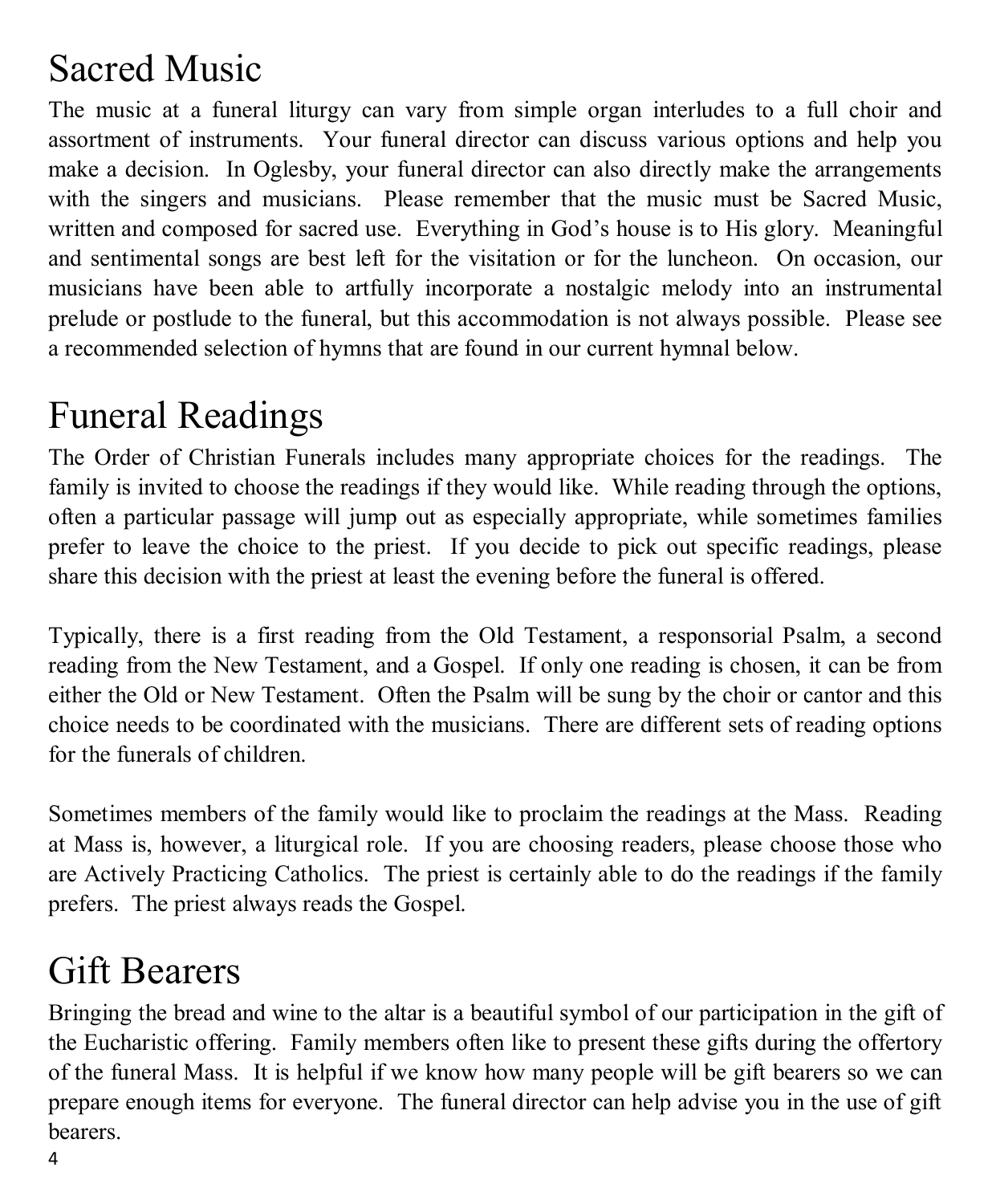# Final Committal and Burial

After the funeral, all are invited to the cemetery for the burial. Sometimes the burial needs to be delayed for various reasons, but a final burial or entombment is absolutely necessary. As Christians we do not believe the body to be just an "empty shell." The body is an important part of our human nature and identity. We believe at the resurrection of the dead on the last day that we will again have our bodies. Our Christian faith requires the body be treated with reverence and respect.

In times past, cremation was used by non-Catholics to emphasize their belief that the body will not be resurrected. Thus, it was at one point not permitted for Christians to cremate the bodies of the faithfully departed. Today, while the Church still prefers and recommends bodily burial, cremation is permitted. If possible, cremation should take place after the funeral in the church. Cremated remains must still be treated respectfully. It is a sacrilege against the dignity of the deceased to scatter the ashes, divide them, or retain them as keepsakes. Just as for a body, the cremated remains must be buried or entombed.

It is certainly recommended that Catholics be buried in a Catholic cemetery that has been consecrated by the bishop. Doing so reinforces our belief of our common resurrection in Christ. However, burials are permitted in public or non-Catholic cemeteries. In these cases, it is especially appropriate for a priest or deacon to bless the gravesite.

### Payments and Fees

The parishes do not charge anything for the use of the church for a visitation or for the funeral Mass. Your funeral home will provide a stipend for the priest and altar servers. Musicians' payment will be the responsibility of the family; however, often the funeral home may facilitate those payments as well. Donations and memorials for the upkeep of the parish church are always very warmly appreciated.

# After the Funeral

The funeral and other arrangements make the time after a loved one's death very busy. When things calm down, please contact the parish and priest if anyone would like to talk and pray. The mourning process is unique to each of us, and we want to be sure that everyone begins to move towards healing.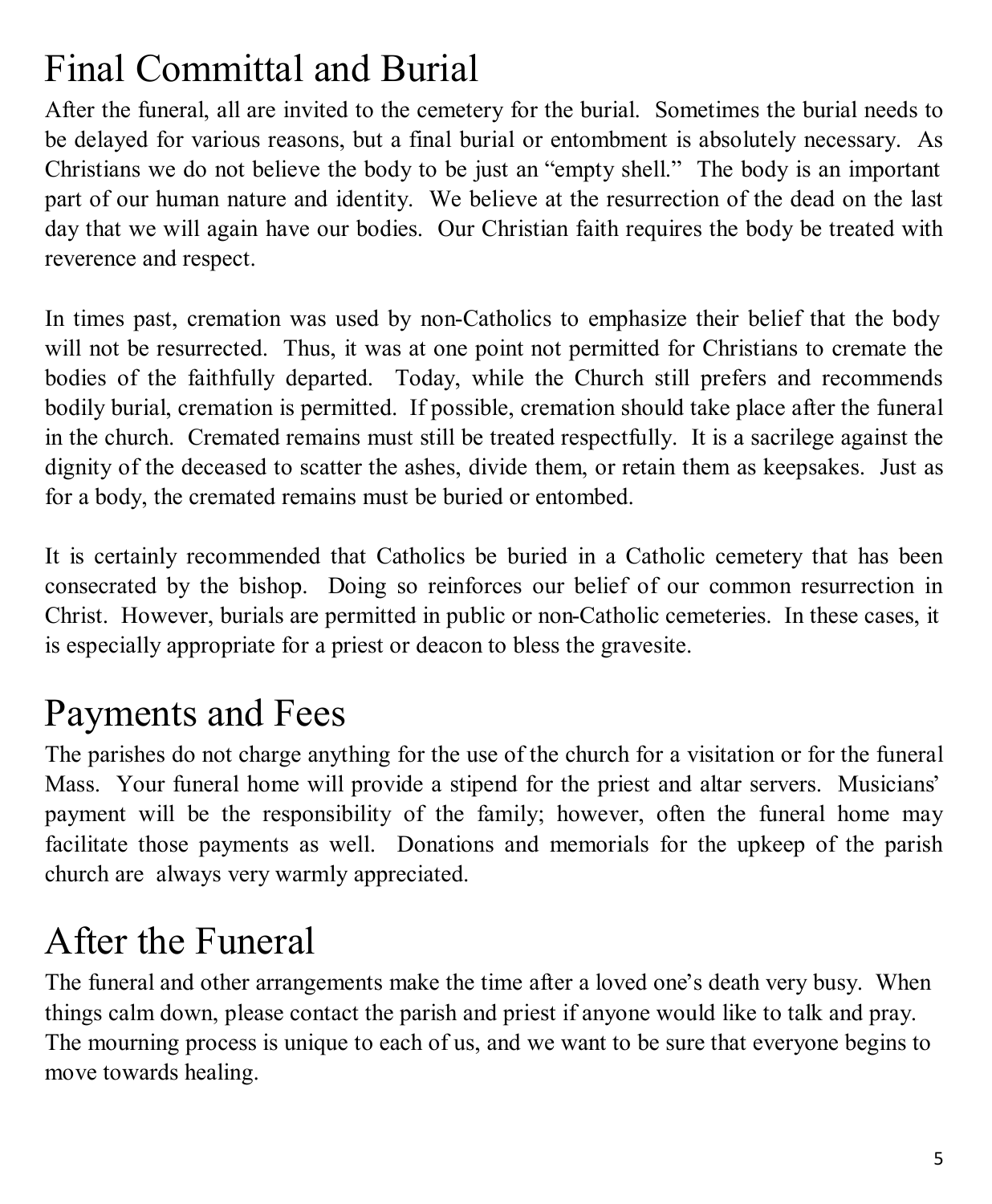### First Reading Options

#### **2 Maccabees 12:43-46**

*He acted in an excellent and noble way as he had the resurrection of the dead in view.*

A reading from the second Book of Maccabees Judas, the ruler of Israel, took up a collection among all his soldiers, amounting to two thousand silver drachmas, which he sent to Jerusalem to provide for an expiatory sacrifice. In doing this he acted in a very excellent and noble way, inasmuch as he had the resurrection of the dead in view; for if he were not expecting the fallen to rise again, it would have been useless and foolish to pray for them in death. But if he did this with a view to the splendid reward that awaits those who had gone to rest in godliness, it was a holy and pious thought. Thus he made atonement for the dead that they might be freed from this sin. The word of the Lord.

#### **Job 19:1, 23-27a** *I know that my Vindicator lives.*

A reading from the Book of Job Job answered Bildad the Shuhite and said: Oh, would that my words were written down! Would that they were inscribed in a record: That with an iron chisel and with lead they were cut in the rock forever! But as for me, I know that my Vindicator lives, and that he will at last stand forth upon the dust; Whom I myself shall see: my own eyes, not another's, shall behold him; And from my flesh I shall see God;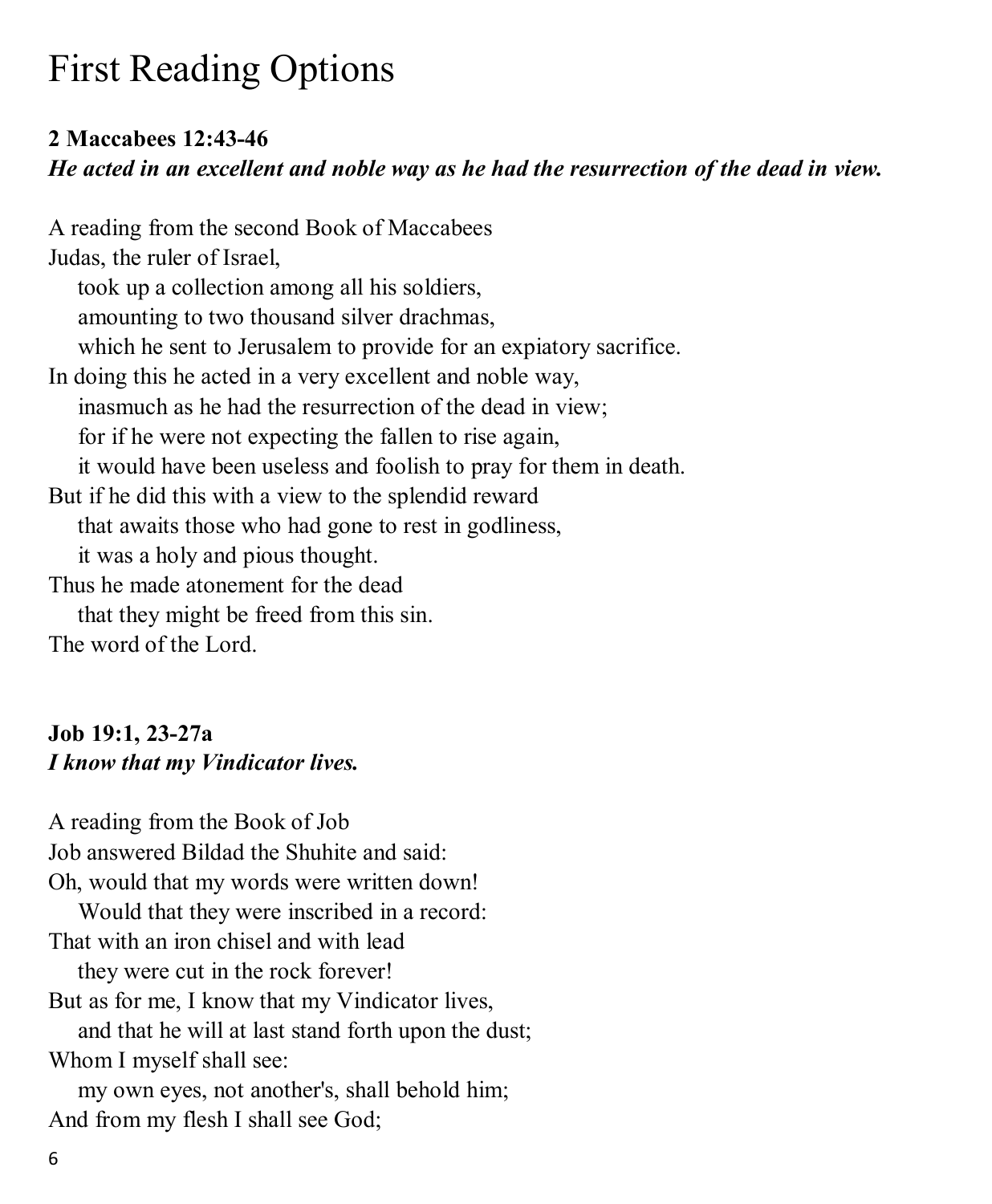my inmost being is consumed with longing. The word of the Lord.

#### **Wisdom 3:1-9 (short form, 3:1-6, 9)**

*As sacrificial offerings he took them to himself.*

*Omit the words in bolded brackets [ ] for the short form of this reading.*

A reading from the Book of Wisdom The souls of the just are in the hand of God, and no torment shall touch them. They seemed, in the view of the foolish, to be dead; and their passing away was thought an affliction and their going forth from us, utter destruction. But they are in peace. For if before men, indeed they be punished, yet is their hope full of immortality; Chastised a little, they shall be greatly blessed, because God tried them and found them worthy of himself. As gold in the furnace, he proved them, and as sacrificial offerings he took them to himself. **[**In the time of their visitation they shall shine, and shall dart about as sparks through stubble; They shall judge nations and rule over peoples, and the LORD shall be their King forever.**]** Those who trust in him shall understand truth, and the faithful shall abide with him in love: Because grace and mercy are with his holy ones, and his care is with his elect. The word of the Lord.

#### **Wisdom 4:7-15** *An unsullied life, the attainment of old age.*

A reading from the Book of Wisdom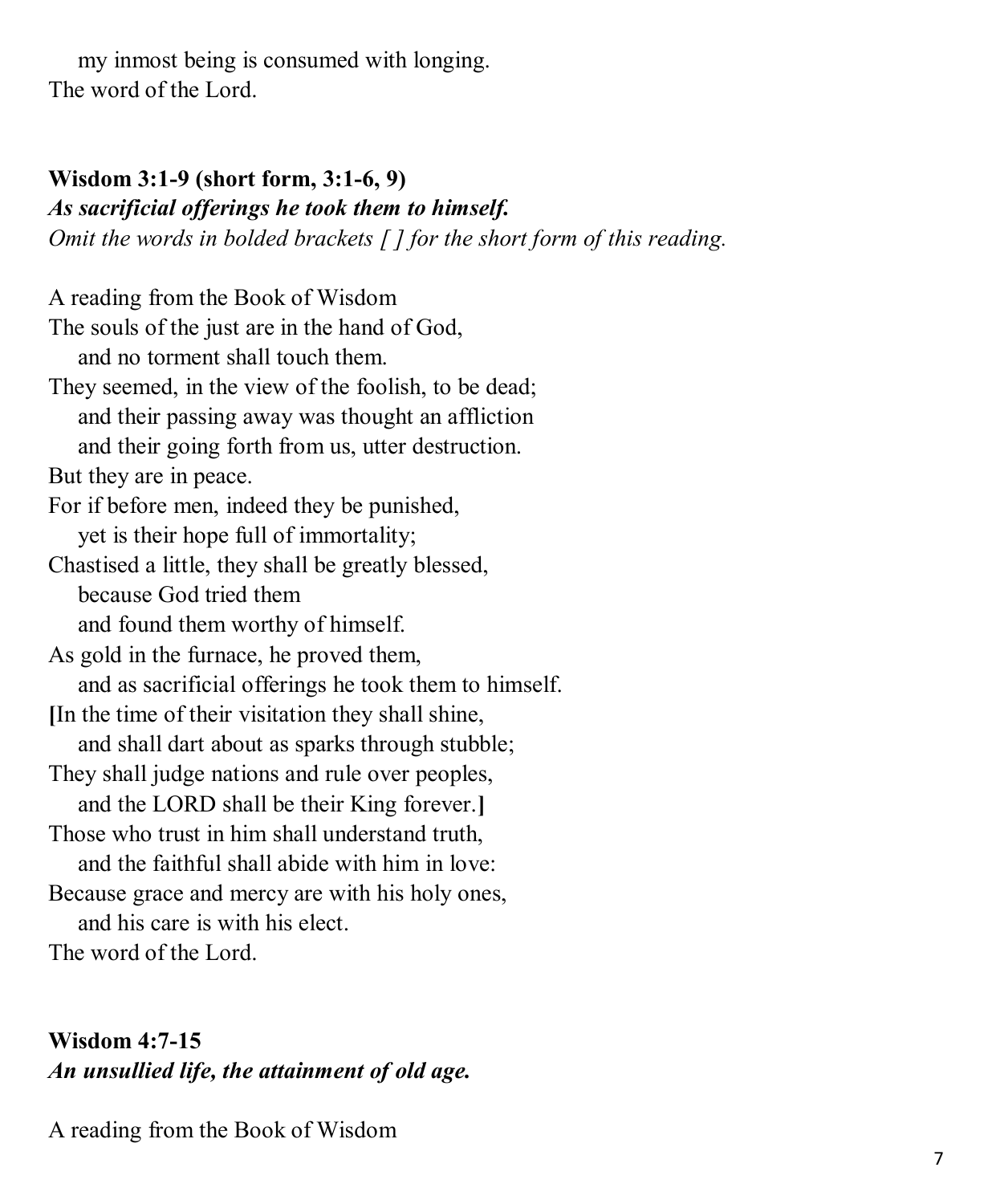The just man, though he die early, shall be at rest. For the age that is honorable comes not with the passing of time, nor can it be measured in terms of years. Rather, understanding is the hoary crown for men, and an unsullied life, the attainment of old age. He who pleased God was loved; he who lived among sinners was transported– Snatched away, lest wickedness pervert his mind or deceit beguile his soul; For the witchery of paltry things obscures what is right and the whirl of desire transforms the innocent mind. Having become perfect in a short while, he reached the fullness of a long career; for his soul was pleasing to the LORD, therefore he sped him out of the midst of wickedness. But the people saw and did not understand, nor did they take this into account. The word of the Lord.

#### **Isaiah 25:6a, 7-9** *He will destroy death forever.*

A reading from the Book of the Prophet Isaiah On this mountain the LORD of hosts will provide for all peoples. On this mountain he will destroy the veil that veils all peoples, The web that is woven over all nations; he will destroy death forever. The Lord GOD will wipe away the tears from all faces; The reproach of his people he will remove from the whole earth; for the LORD has spoken. On that day it will be said: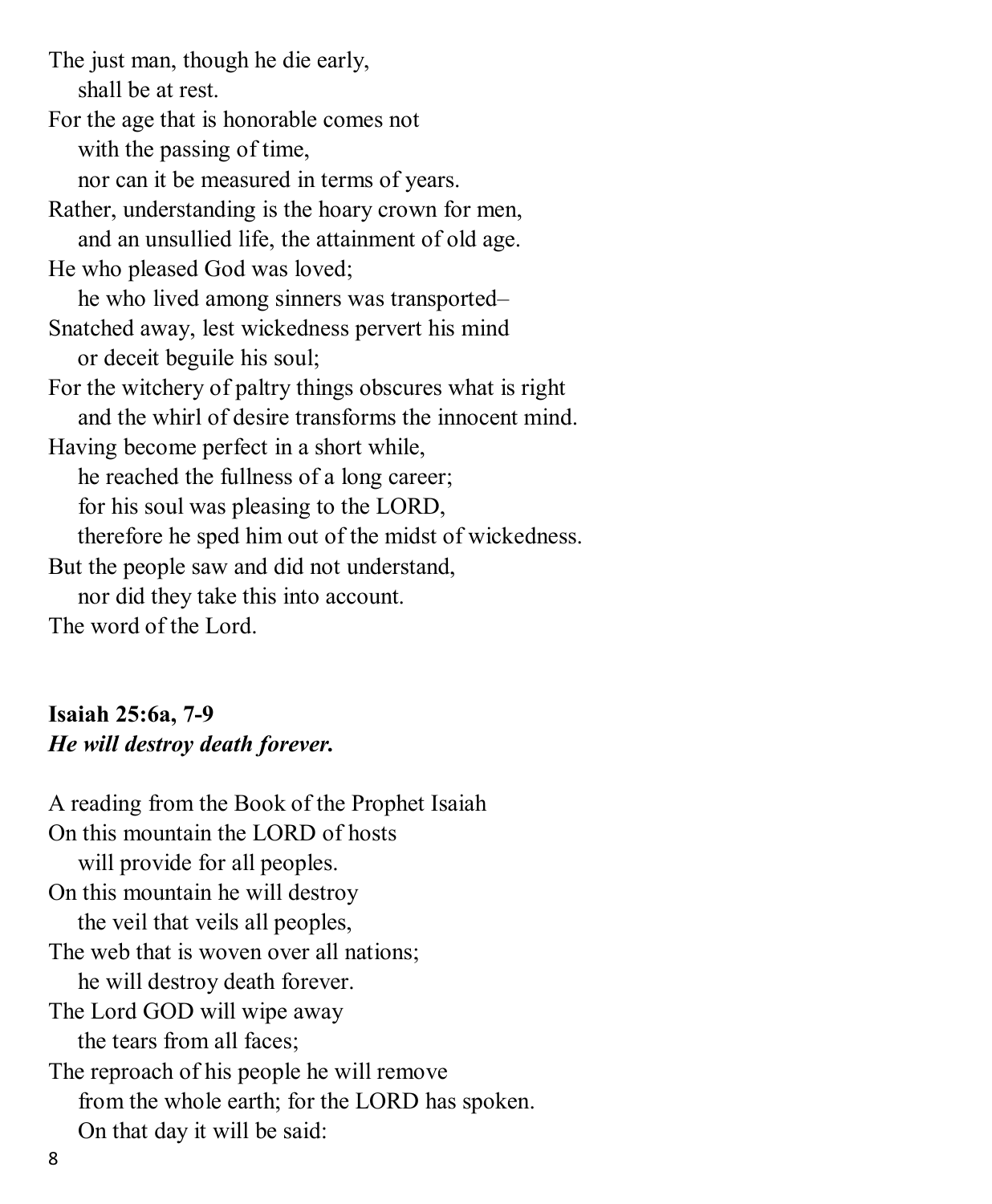"Behold our God, to whom we looked to save us! This is the LORD for whom we looked; let us rejoice and be glad that he has saved us!" The word of the Lord.

#### **Lamentations 3:17-26** *It is good to hope in silence for the saving help of the Lord.*

A reading from the Book of Lamentations My soul is deprived of peace, I have forgotten what happiness is; I tell myself my future is lost, all that I hoped for from the LORD. The thought of my homeless poverty is wormwood and gall; Remembering it over and over leaves my soul downcast within me. But I will call this to mind, as my reason to have hope: The favors of the LORD are not exhausted, his mercies are not spent; They are renewed each morning, so great is his faithfulness. My portion is the LORD, says my soul; therefore will I hope in him. Good is the LORD to one who waits for him, to the soul that seeks him; It is good to hope in silence for the saving help of the LORD. The word of the Lord.

#### **Daniel 12:1-3**

*Many of those who sleep in the dust of the earth shall awake.*

A reading from the Book of the Prophet Daniel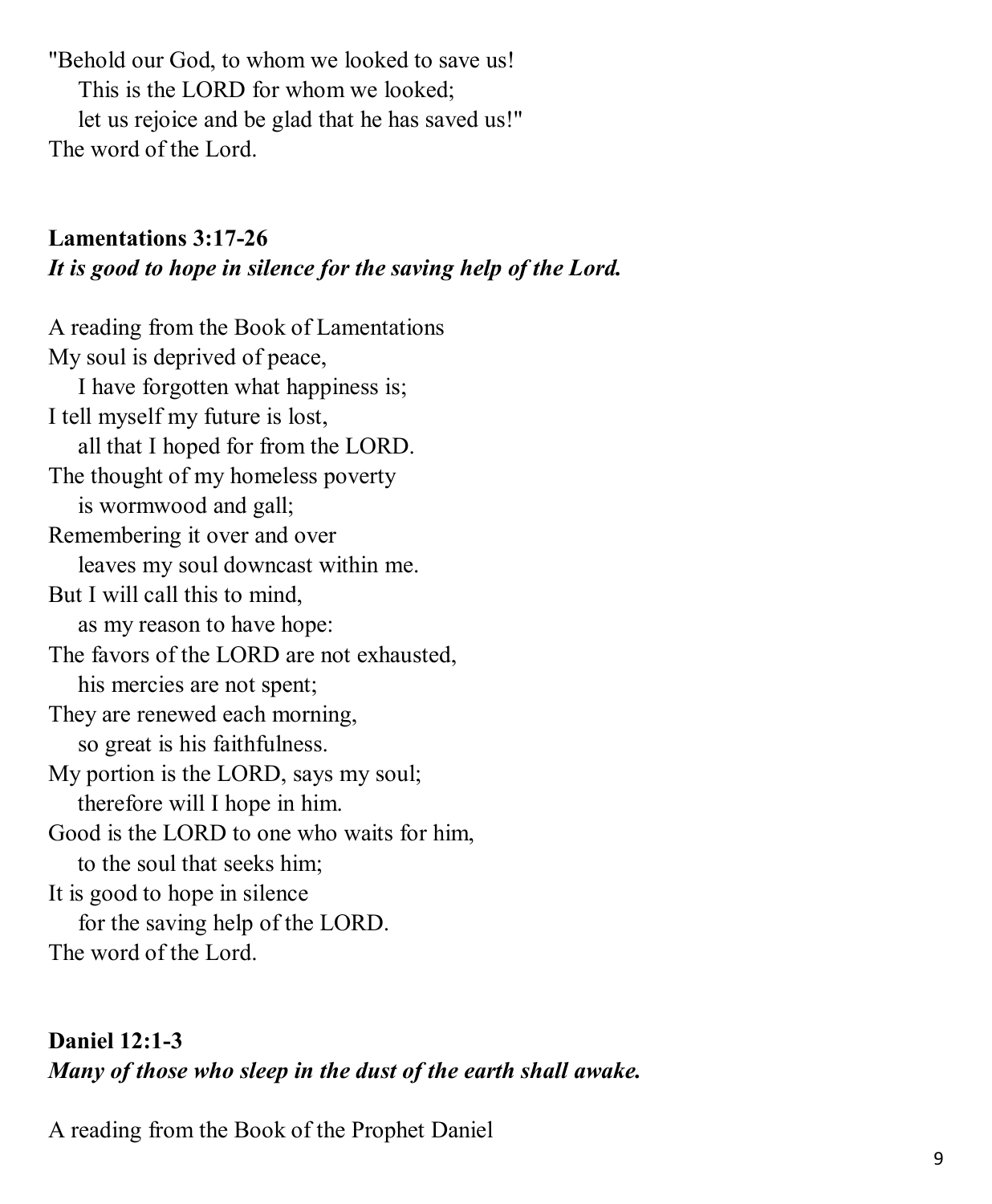In those days, I, Daniel, mourned and heard this word of the Lord: At that time there shall arise Michael, the great prince, guardian of your people; It shall be a time unsurpassed in distress since nations began until that time. At that time your people shall escape, everyone who is found written in the book. Many of those who sleep in the dust of the earth shall awake; Some shall live forever, others shall be an everlasting horror and disgrace. But the wise shall shine brightly like the splendor of the firmament, And those who lead the many to justice shall be like the stars forever.

The word of the Lord.

Please note, there are some New Testament readings that can be read as a first reading when we are in the Easter Season. These readings from Acts and the Book of Revelation are listed below and available on this website: *http://www.usccb.org/prayer-and-worship/bereavementand-funerals/*

**Acts 10:34-43 (short form, 10:34-36, 42-43)** *He is the one appointed by God as judge of the living and the dead.* 

**Revelation 14:13** *Blessed are the dead who die in the Lord.* 

**Revelation 20:11—21:1** *The dead were judged according to their deeds.* 

**Revelation 21:1-5a, 6b-7** *There shall be no more death.*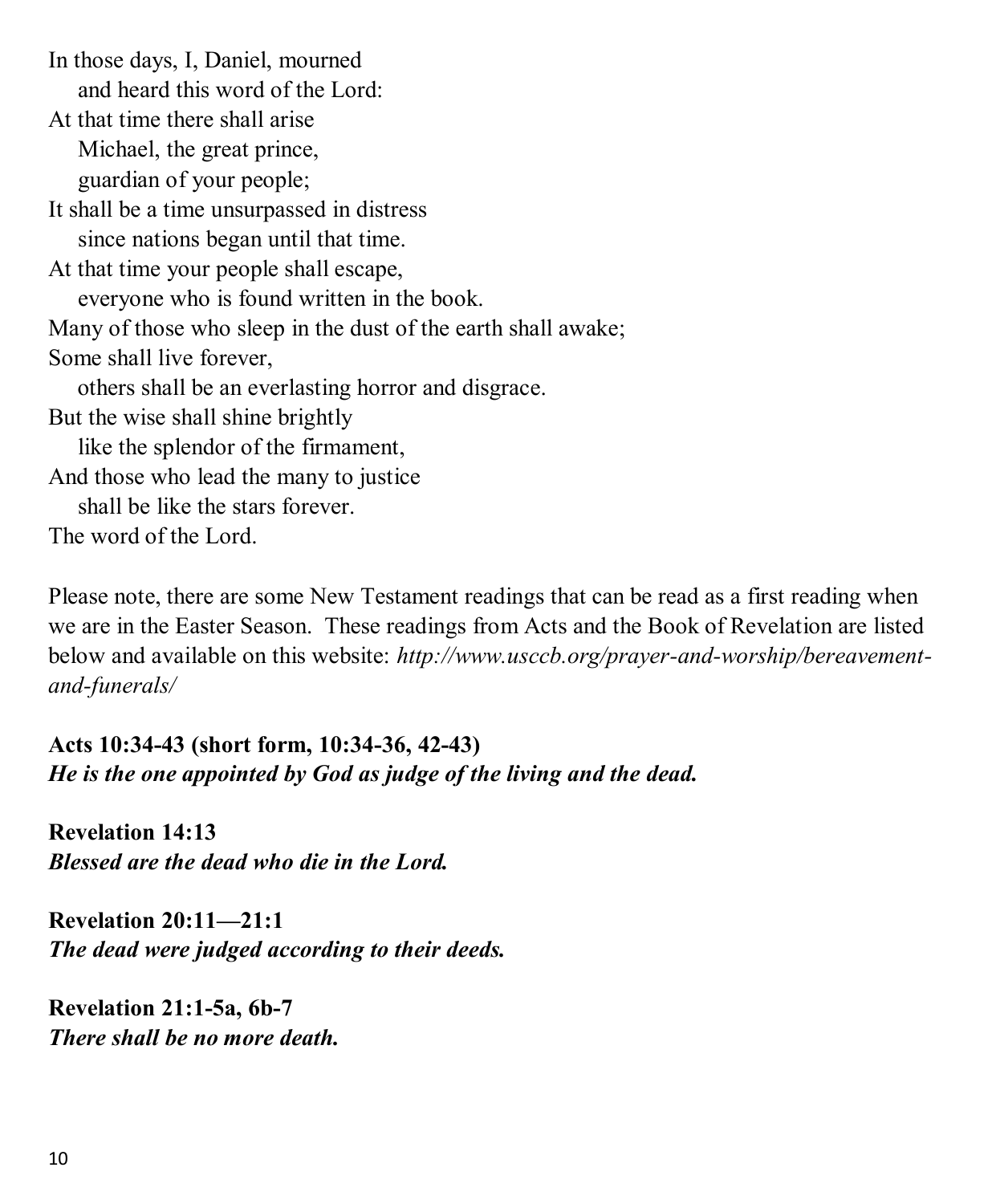### The Responsorial Psalm

Typically this is sung by the cantor or choir and any choice other than the 23rd Psalm will need to be discussed with them. If the Psalm is being recited by a reader one of the following can be chosen. For the full text, please see *http://www.usccb.org/prayer-and-worship/ bereavement-and-funerals/*

**Psalm 23:1-3, 4, 5, 6** *The Lord is my shepherd; there is nothing I shall want.*

**Psalm 25:6 and 7b, 17-18, 20-21** *To you, O Lord, I lift my soul.*

**Psalm 27:1, 4, 7 and 8b and 9a, 13-14** *The Lord is my light and my salvation.*

**Psalm 42:2, 3, 5cdef; 43:3, 4, 5** *My soul is thirsting for the living God: when shall I see him face to face?*

**Psalm 63:2, 3-4, 5-6, 8-9** *My soul is thirsting for you, O Lord my God.*

**Psalm 103:8 and 10, 13-14, 15-16, 17-18** *The Lord is kind and merciful.*

**Psalm 116:5, 6, 10-11, 15-16ac** *I will walk in the presence of the Lord in the land of the living.*

**Psalm 122:1-2, 4-5, 6-7, 8-9** *I rejoiced when I heard them say: let us go to the house of the Lord.*

**Psalm 130:1-2, 3-4, 5-6ab, 6c-7, 8** *Out of the depths, I cry to you, Lord.*

**Psalm 143:1-2, 5-6, 7ab and 8ab, 10** *O Lord, hear my prayer.*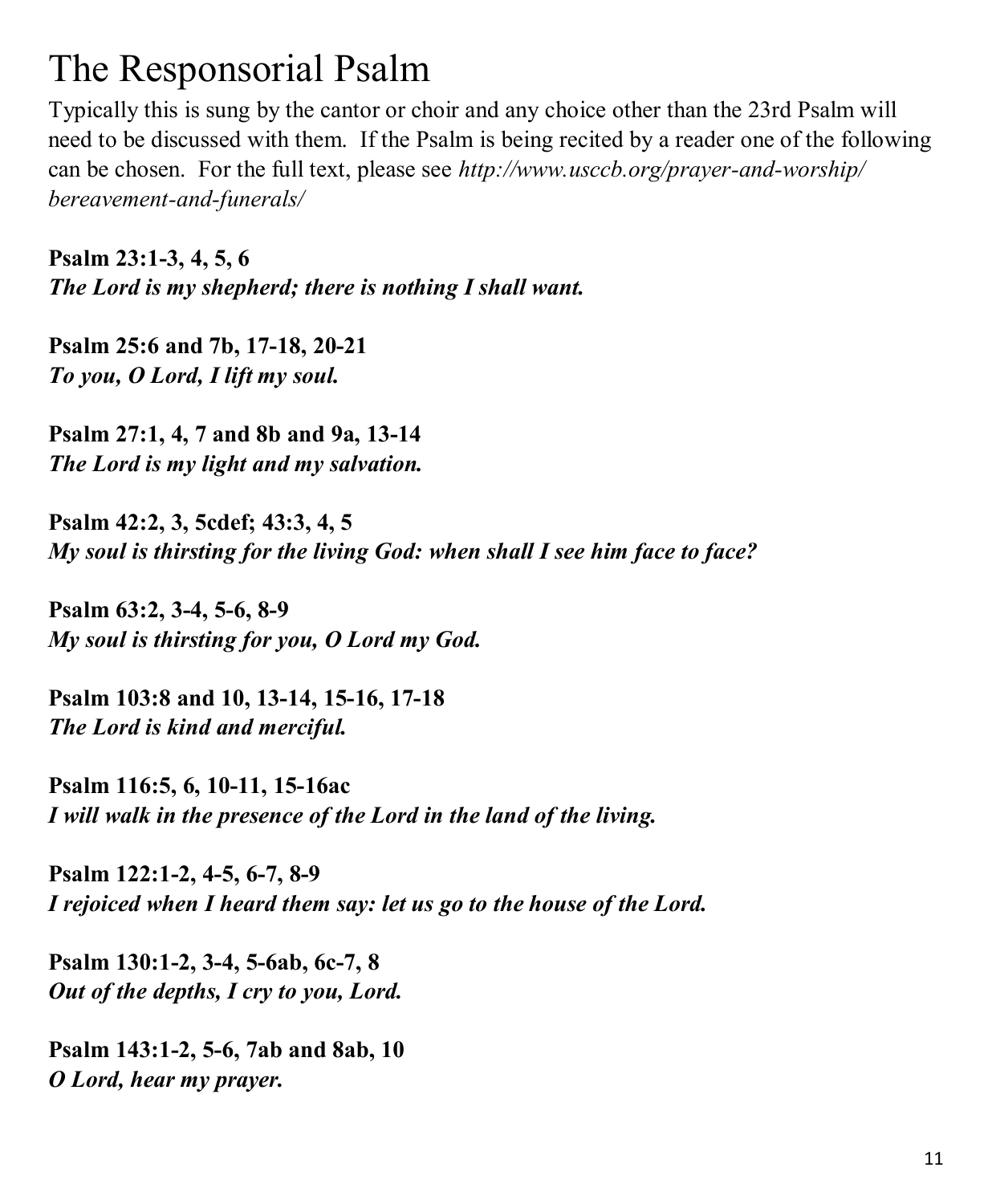# Second Reading Options

#### **Romans 5:5-11**

*Since we are now justified by his Blood, we will be saved through him from the wrath.*

A reading from the Letter of Saint Paul to the Romans Brothers and sisters: Hope does not disappoint, because the love of God has been poured out into our hearts through the Holy Spirit who has been given to us. For Christ, while we were still helpless, died at the appointed time for the ungodly. Indeed, only with difficulty does one die for a just person, though perhaps for a good person one might even find courage to die. But God proves his love for us in that while we were still sinners Christ died for us. How much more then, since we are now justified by his Blood, will we be saved through him from the wrath. Indeed, if, while we were enemies, we were reconciled to God through the death of his Son, how much more, once reconciled, will we be saved by his life. Not only that, but we also boast of God through our Lord Jesus Christ, through whom we have now received reconciliation. The word of the Lord.

#### **Romans 5:17-21**

#### *Where sin increased, grace overflowed all the more.*

A reading from the Letter of Saint Paul to the Romans Brothers and sisters:

If, by the transgression of the one,

death came to reign through that one,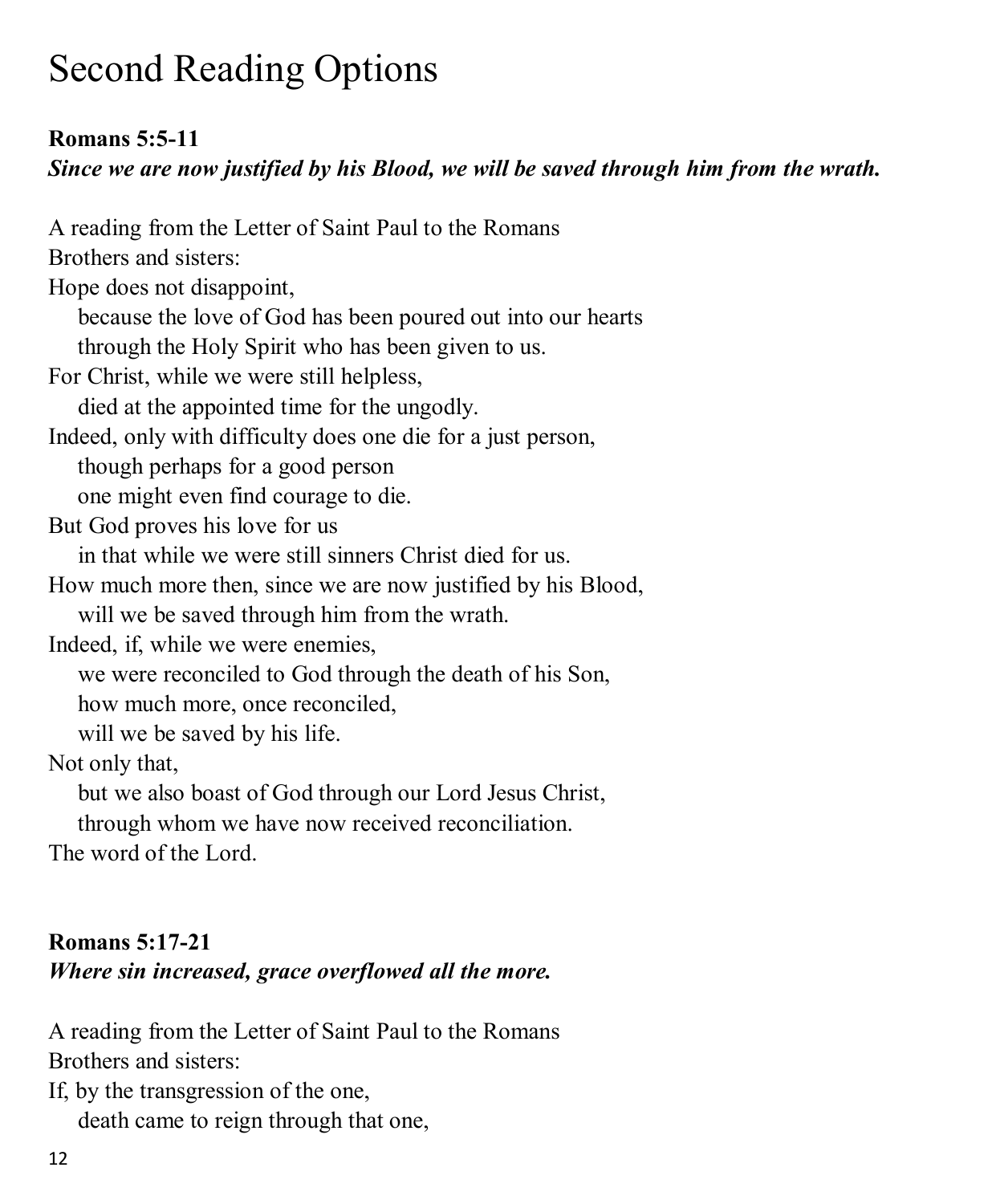how much more will those who receive the abundance of grace and of the gift of justification come to reign in life through the one Jesus Christ. In conclusion, just as through one transgression condemnation came upon all, so, through one righteous act, acquittal and life came to all. For just as through the disobedience of the one man the many were made sinners, so through the obedience of the one the many will be made righteous. The law entered in so that transgression might increase but, where sin increased, grace overflowed all the more, so that, as sin reigned in death, grace also might reign through justification for eternal life through Jesus Christ our Lord. The word of the Lord.

#### **Romans 6:3-9 (short form, 6:3-4, 8-9)**

#### *We too might live in newness of life.*

*Omit the words in bolded brackets [ ] for the short form of this reading.*

A reading from the Letter of Saint Paul to the Romans Brothers and sisters: Are you unaware that we who were baptized into Christ Jesus were baptized into his death? We were indeed buried with him through baptism into death, so that, just as Christ was raised from the dead by the glory of the Father, we too might live in newness of life. **[**For if we have grown into union with him through a death like his, we shall also be united with him in the resurrection. We know that our old self was crucified with him. so that our sinful body might be done away with, that we might no longer be in slavery to sin. For a dead person has been absolved from sin.**]**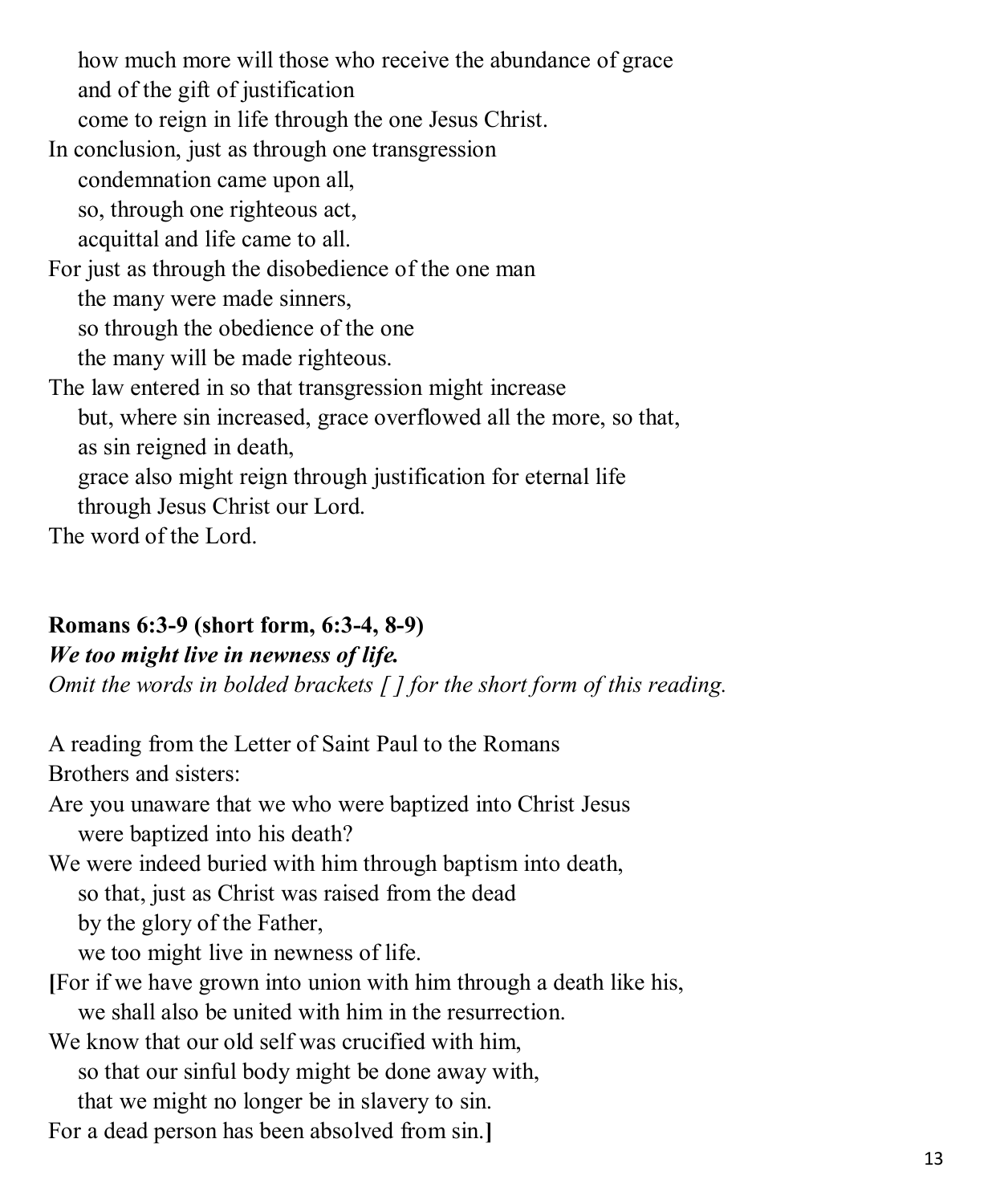If, then, we have died with Christ,

we believe that we shall also live with him.

We know that Christ, raised from the dead, dies no more;

death no longer has power over him.

The word of the Lord.

#### **Romans 8:14-23**

*We also groan within ourselves as we wait for adoption, the redemption of our bodies.*

A reading from the Letter of Saint Paul to the Romans Brothers and sisters: Those who are led by the Spirit of God are sons of God. For you did not receive a spirit of slavery to fall back into fear, but you received a spirit of adoption, through which we cry, Abba, "Father!" The Spirit itself bears witness with our spirit that we are children of God, and if children, then heirs, heirs of God and joint heirs with Christ, if only we suffer with him so that we may also be glorified with him. I consider that the sufferings of this present time are as nothing compared with the glory to be revealed for us. For creation awaits with eager expectation the revelation of the children of God; for creation was made subject to futility, not of its own accord but because of the one who subjected it, in hope that creation itself would be set free from slavery to corruption and share in the glorious freedom of the children of God. We know that all creation is groaning in labor pains even until now; and not only that, but we ourselves, who have the firstfruits of the Spirit, we also groan within ourselves as we wait for adoption, the redemption of our bodies. The word of the Lord.

14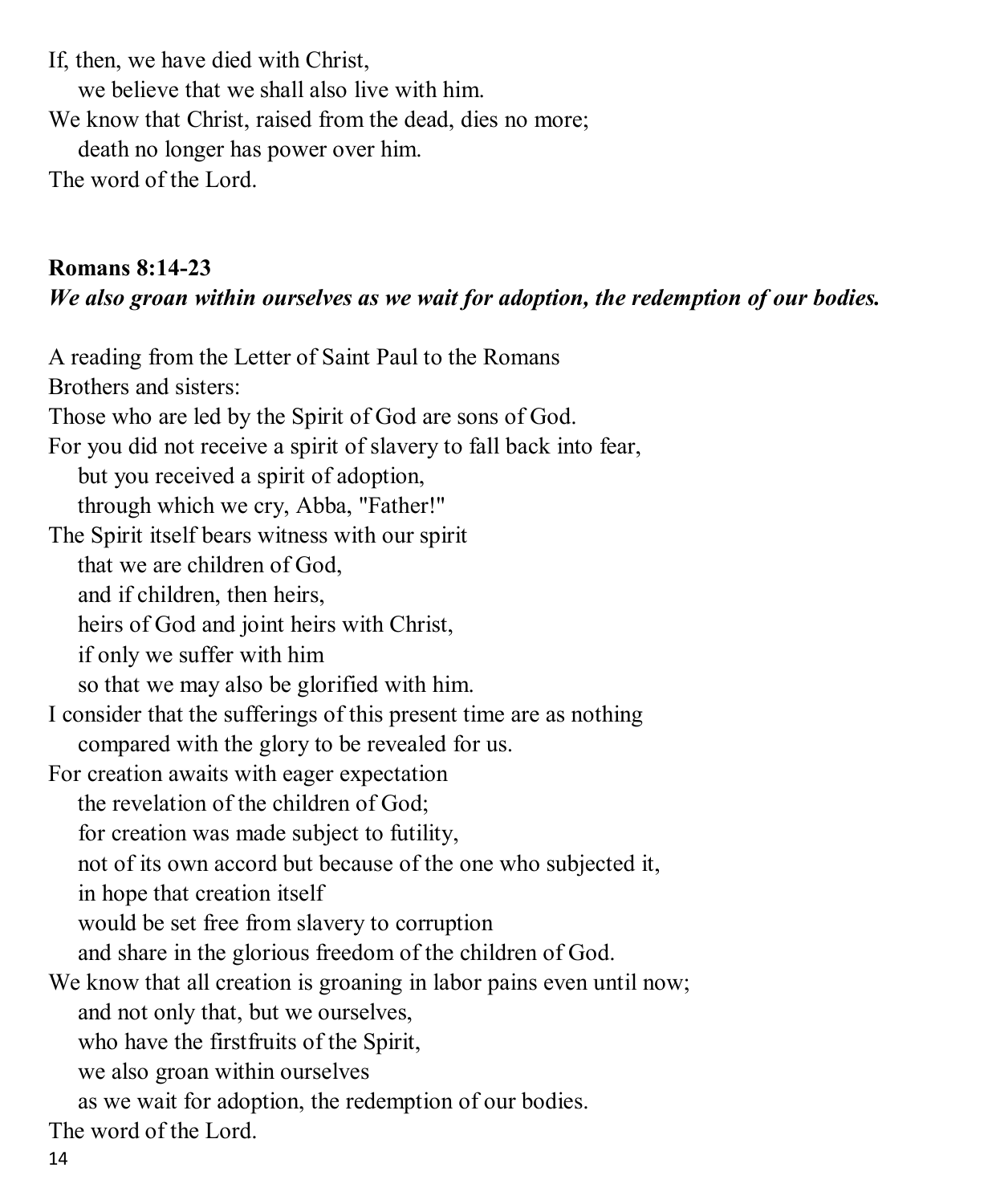#### **Romans 8:31b-35, 37-39** *What will separate us from the love of Christ?*

A reading from the Letter of Saint Paul to the Romans Brothers and sisters: If God is for us, who can be against us? He did not spare his own Son but handed him over for us all, will he not also give us everything else along with him? Who will bring a charge against God's chosen ones? It is God who acquits us. Who will condemn? It is Christ Jesus who died, rather, was raised, who also is at the right hand of God, who indeed intercedes for us. What will separate us from the love of Christ? Will anguish, or distress or persecution, or famine, or nakedness, or peril, or the sword? No, in all these things, we conquer overwhelmingly through him who loved us. For I am convinced that neither death, nor life, nor angels, nor principalities, nor present things, nor future things, nor powers, nor height, nor depth, nor any other creature will be able to separate us from the love of God in Christ Jesus our Lord. The word of the Lord.

#### **Romans 14:7-9, 10c-12** *Whether we live or die, we are the Lord's.*

A reading from the Letter of Saint Paul to the Romans Brothers and sisters: No one lives for oneself, and no one dies for oneself. For if we live, we live for the Lord,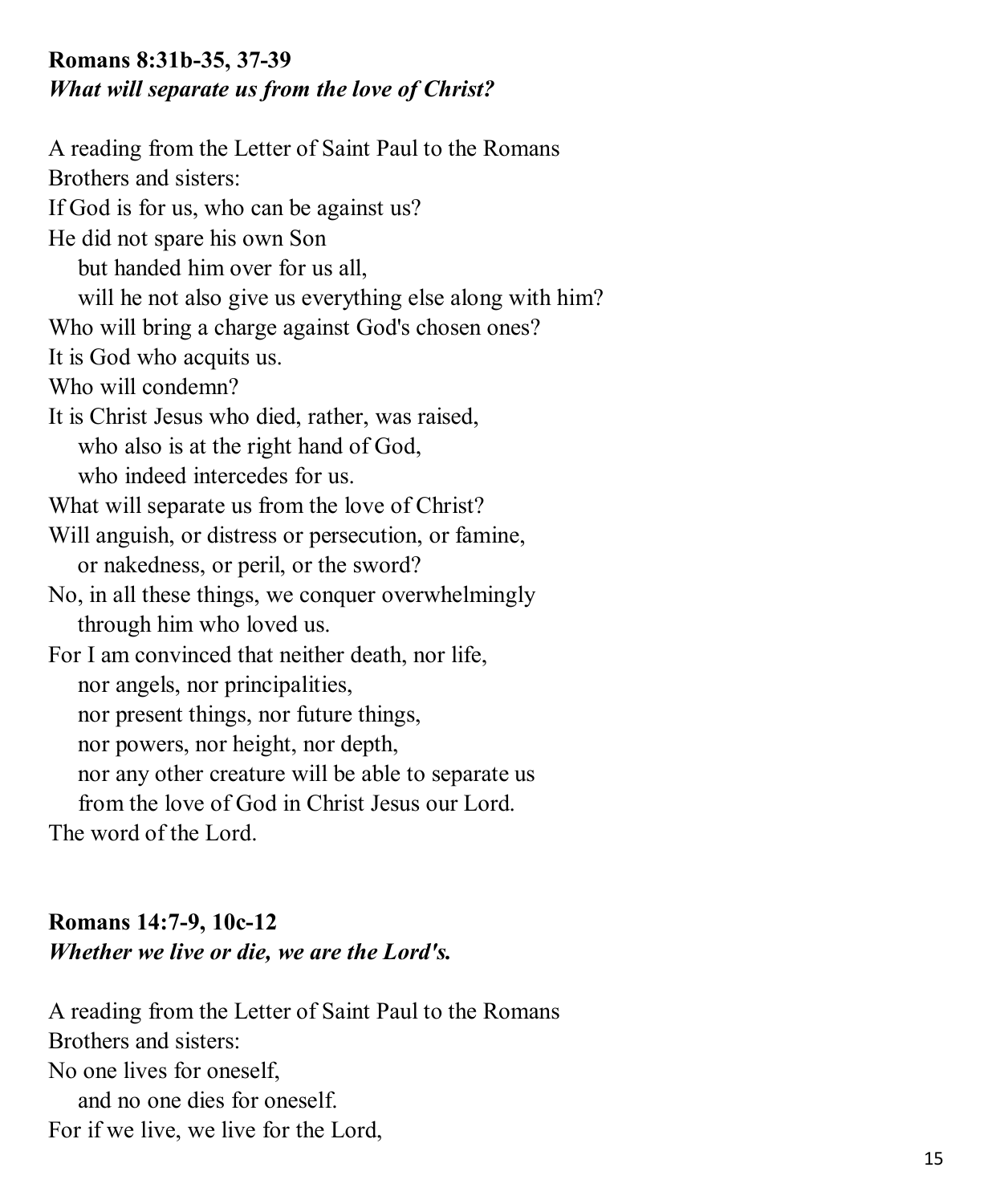and if we die, we die for the Lord; so then, whether we live or die, we are the Lord's. For this is why Christ died and came to life, that he might be Lord of both the dead and the living.

Why then do you judge your brother?

Or you, why do you look down on your brother?

For we shall all stand before the judgment seat of God;

for it is written:

As I live, says the Lord, every knee

shall bend before me,

and every tongue shall give praise to God.

So then each of us shall give an accounting of himself to God. The word of the Lord.

#### **1 Corinthians 15:20-28 (short form, 15:20-23)** *So too in Christ shall all be brought to life.*

*Omit the words in bolded brackets [ ] for the short form of this reading.*

A reading from the first Letter of Saint Paul to the Corinthians Brothers and sisters:

Christ has been raised from the dead,

the firstfruits of those who have fallen asleep.

For since death came through a man,

the resurrection of the dead came also through man.

For just as in Adam all die,

so too in Christ shall all be brought to life,

but each one in proper order:

Christ the firstfruits;

then, at his coming, those who belong to Christ;

**[**then comes the end,

when he hands over the Kingdom to his God and Father.

For he must reign until he has put all his enemies under his feet.

The last enemy to be destroyed is death,

for "he subjected everything under his feet."

But when it says that everything has been subjected,

it is clear that it excludes the one who subjected everything to him.

16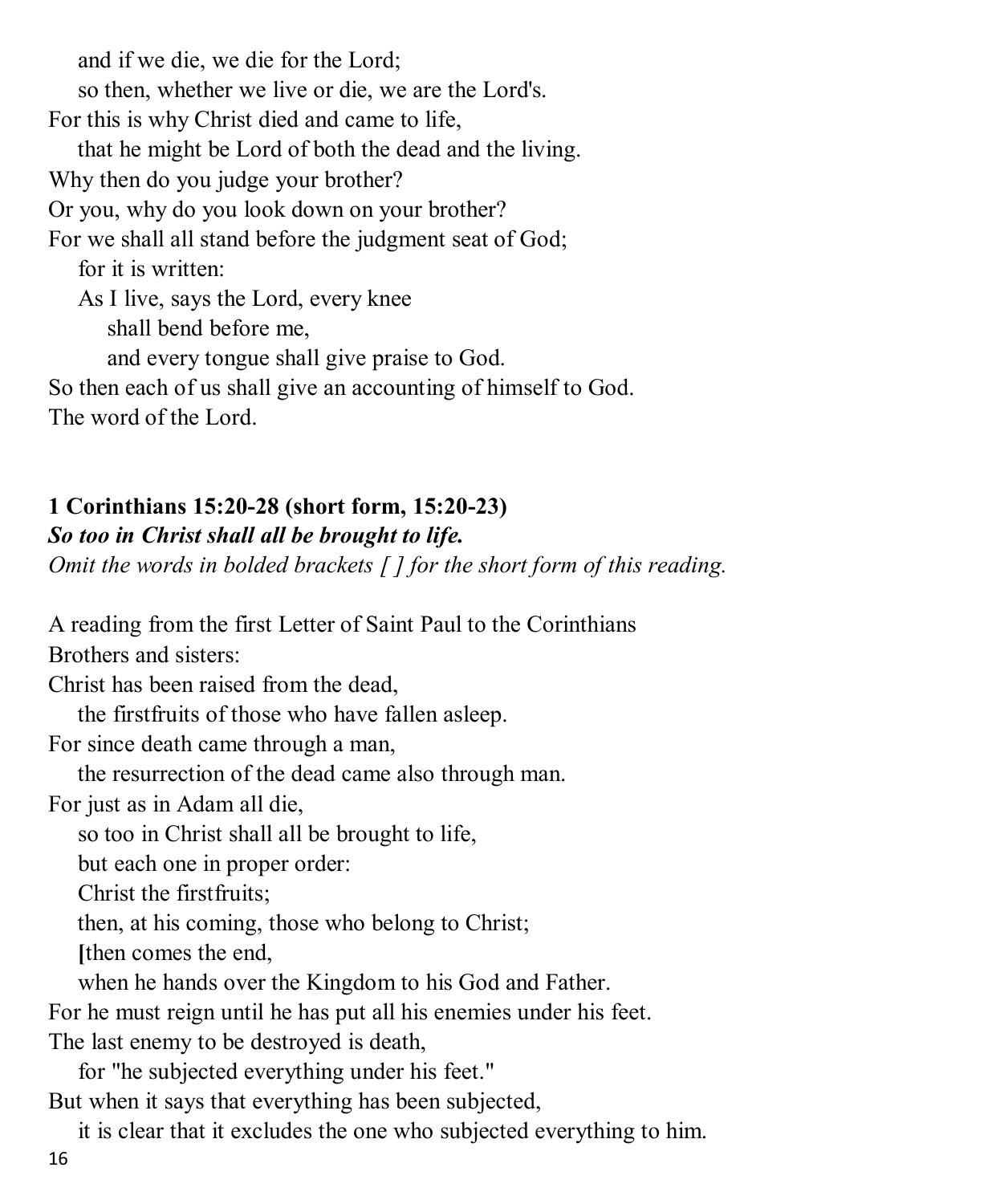When everything is subjected to him, then the Son himself will also be subjected to the one who subjected everything to him, so that God may be all in all.**]** The word of the Lord.

#### **1 Corinthians 15:51-57** *Death is swallowed up in victory.*

A reading from the first Letter of Saint Paul to the Corinthians Brothers and sisters: Behold, I tell you a mystery. We shall not all fall asleep, but we will all be changed, in an instant, in the blink of an eye, at the last trumpet. For the trumpet will sound, the dead will be raised incorruptible, and we shall be changed. For that which is corruptible must clothe itself with incorruptibility, and that which is mortal must clothe itself with immortality. And when this which is corruptible clothes itself with incorruptibility and this which is mortal clothes itself with immortality, then the word that is written shall come about: Death is swallowed up in victory. Where, O death, is your victory? Where, O death, is your sting? The sting of death is sin, and the power of sin is the law. But thanks be to God who gives us the victory through our Lord Jesus Christ. The word of the Lord.

#### **2 Corinthians 4:14—5:1** *What is seen is transitory, but what is unseen is eternal.*

A reading from the second Letter of Saint Paul to the Corinthians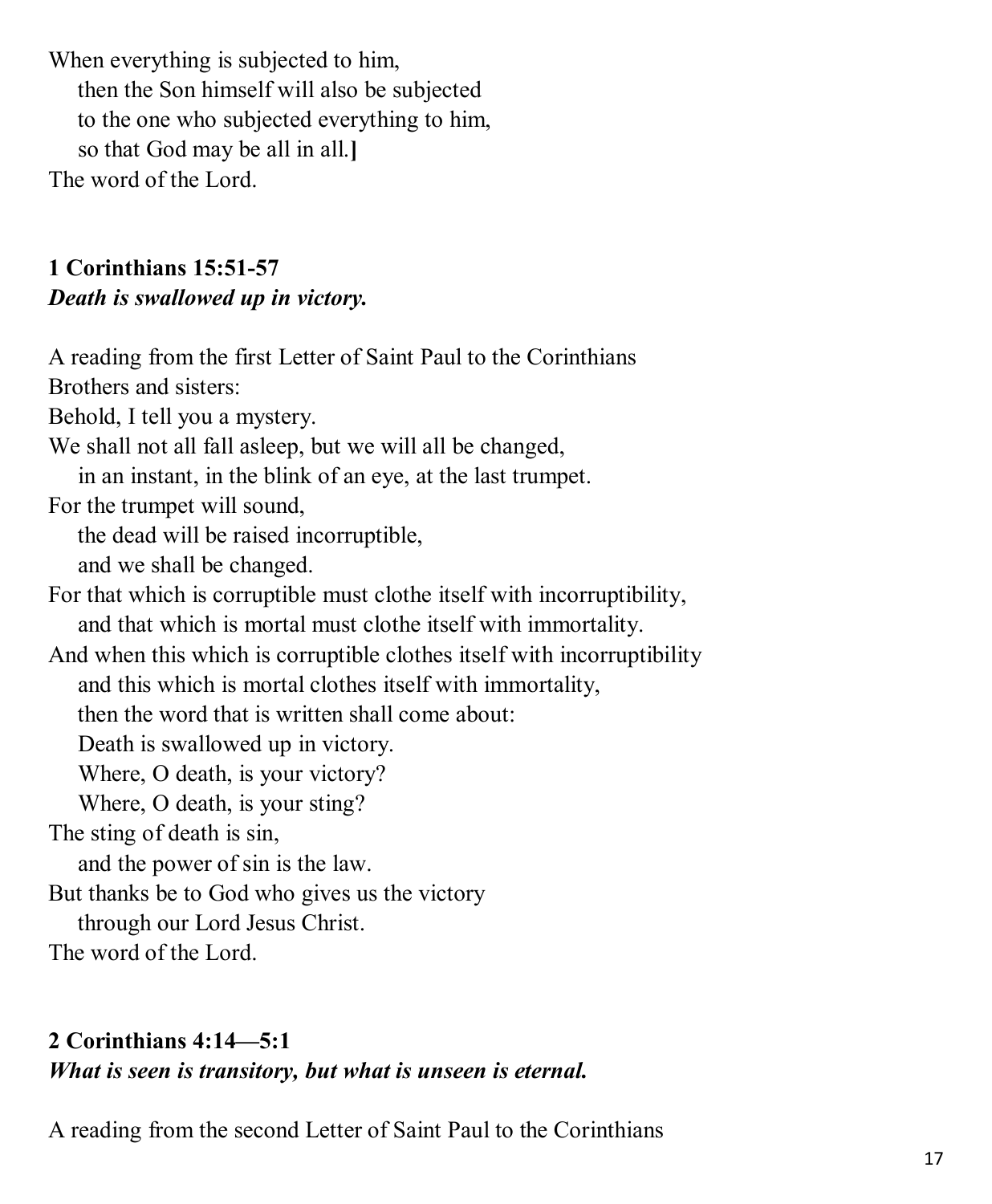Brothers and sisters:

Knowing that the One who raised the Lord Jesus

will raise us also with Jesus

and place us with you in his presence.

Everything indeed is for you,

 so that the grace bestowed in abundance on more and more people may cause the thanksgiving to overflow for the glory of God.

Therefore, we are not discouraged;

rather, although our outer self is wasting away,

our inner self is being renewed day by day.

For this momentary light affliction

is producing for us an eternal weight of glory beyond all comparison,

as we look not to what is seen but to what is unseen;

for what is seen is transitory, but what is unseen is eternal.

For we know that if our earthly dwelling, a tent,

should be destroyed,

we have a building from God,

a dwelling not made with hands, eternal in heaven.

The word of the Lord.

#### **2 Corinthians 5:1, 6-10** *We have a building from God, eternal in heaven.*

A reading from the second Letter of Saint Paul to the Corinthians Brothers and sisters:

We know that if our earthly dwelling, a tent,

should be destroyed,

we have a building from God,

a dwelling not made with hands,

eternal in heaven.

We are always courageous,

although we know that while we are at home in the body

we are away from the Lord,

for we walk by faith, not by sight.

Yet we are courageous,

and we would rather leave the body and go home to the Lord.

18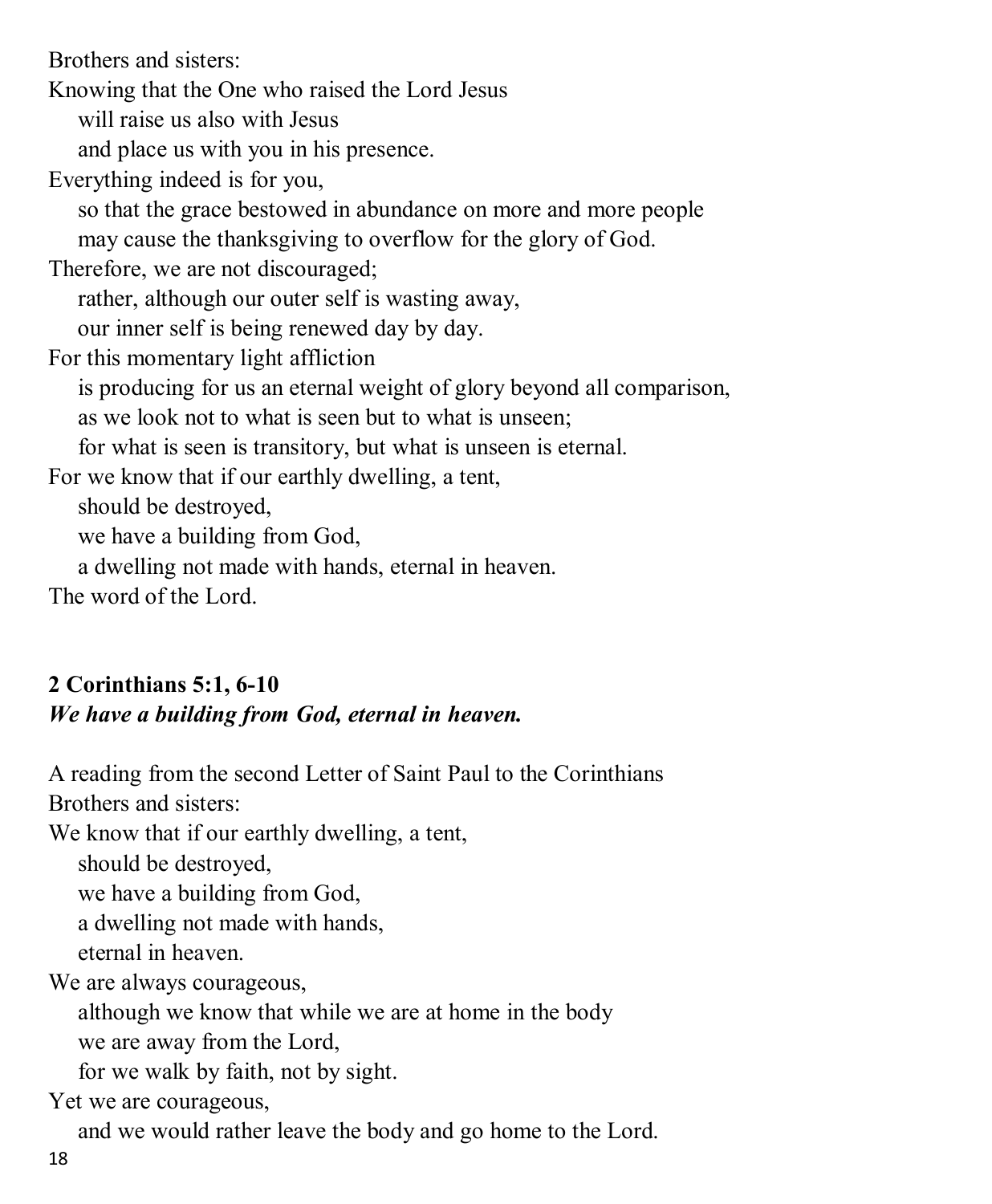Therefore, we aspire to please him,

whether we are at home or away.

For we must all appear before the judgment seat of Christ,

so that each may receive recompense,

 according to what he did in the body, whether good or evil. The word of the Lord.

#### **Philippians 3:20-21** *He will change our lowly bodies to conform to his glory.*

A reading from the Letter of Saint Paul to the Philippians Brothers and sisters: Our citizenship is in heaven, and from it we also await a savior, the Lord Jesus Christ. He will change our lowly body to conform with his glorified Body by the power that enables him also to bring all things into subjection to himself. The word of the Lord.

#### **1 Thessalonians 4:13-18** *Thus we shall always be with the Lord.*

A reading from the first Letter of Saint Paul to the Thessalonians We do not want you to be unaware, brothers and sisters, about those who have fallen asleep, so that you may not grieve like the rest, who have no hope. For if we believe that Jesus died and rose, so too will God, through Jesus, bring with him those who have fallen asleep. Indeed, we tell you this, on the word of the Lord, that we who are alive, who are left until the coming of the Lord, will surely not precede those who have fallen asleep. For the Lord himself, with a word of command,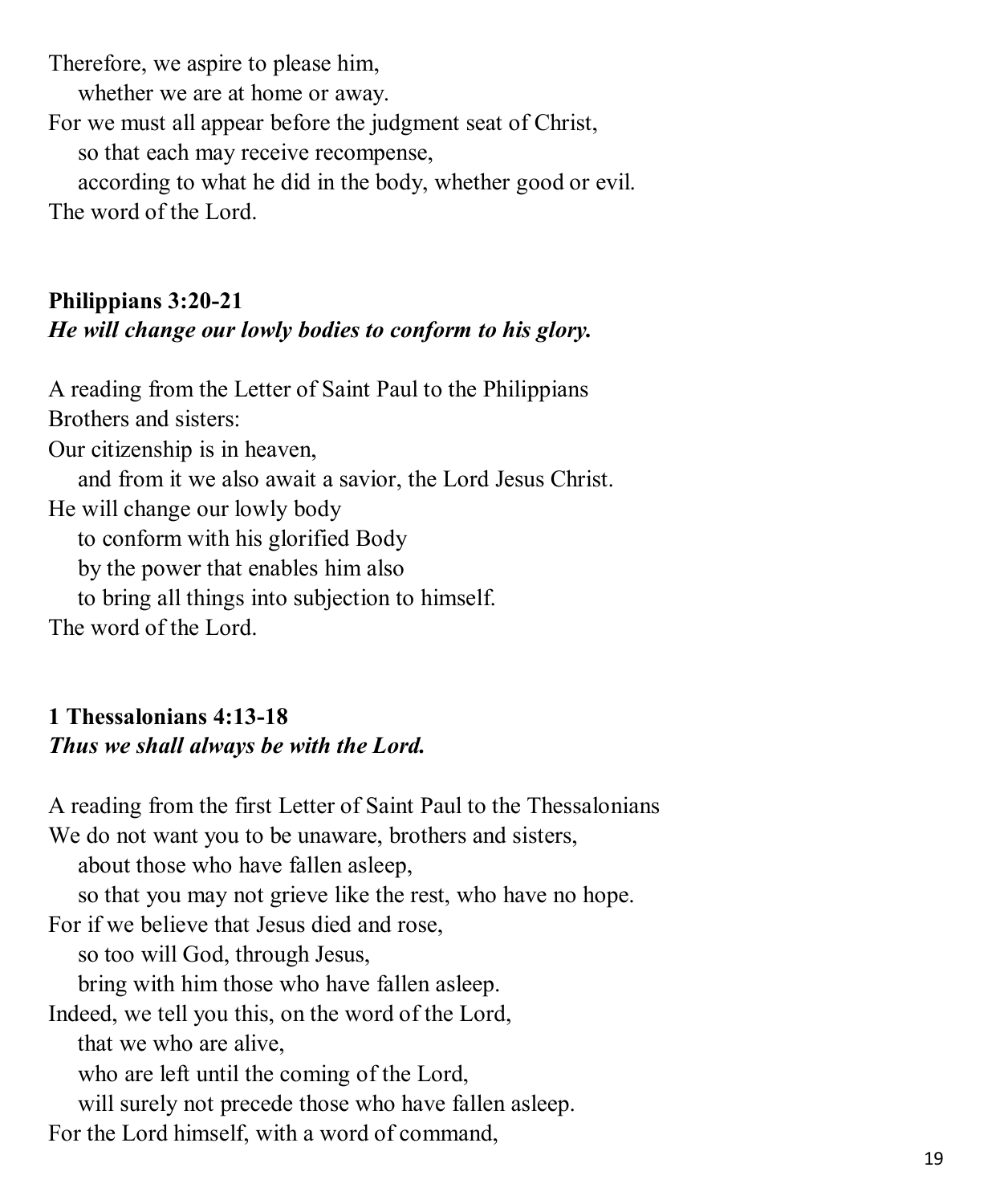with the voice of an archangel and with the trumpet of God, will come down from heaven. and the dead in Christ will rise first. Then we who are alive, who are left, will be caught up together with them in the clouds to meet the Lord in the air. Thus we shall always be with the Lord. Therefore, console one another with these words. The word of the Lord.

#### **2 Timothy 2:8-13** *If we have died with him we shall also live with him.*

A reading from the second Letter of Saint Paul to Timothy Beloved:

Remember Jesus Christ, raised from the dead, a descendant of David: such is my Gospel, for which I am suffering,

even to the point of chains, like a criminal.

But the word of God is not chained.

Therefore, I bear with everything for the sake of those who are chosen, so that they too may obtain the salvation that is in Christ Jesus, together with eternal glory.

This saying is trustworthy:

If we have died with him

we shall also live with him;

if we persevere

we shall also reign with him.

But if we deny him

he will deny us.

If we are unfaithful

he remains faithful,

for he cannot deny himself.

The word of the Lord.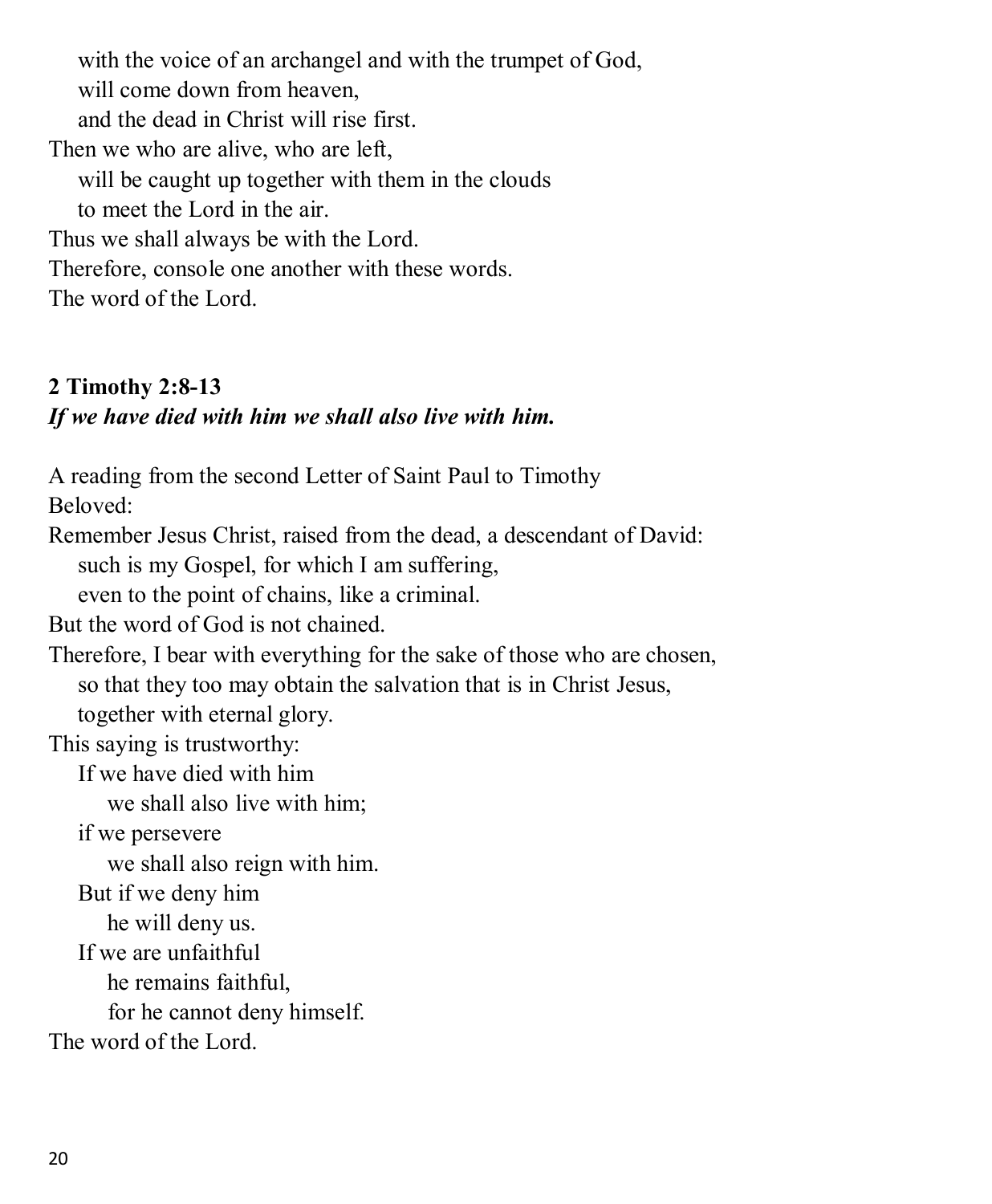#### **1 John 3:1-2** *We shall see him as he is.*

A reading from the first Letter of Saint John Beloved: See what love the Father has bestowed on us that we may be called the children of God. Yet so we are. The reason the world does not know us is that it did not know him. Beloved, we are God's children now; what we shall be has not yet been revealed. We do know that when it is revealed we shall be like him. for we shall see him as he is. The word of the Lord.

#### **1 John 3:14-16** *We know that we have passed from death to life because we love our brothers.*

A reading from the first Letter of Saint John Beloved: We know that we have passed from death to life because we love our brothers. Whoever does not love remains in death.

Everyone who hates his brother is a murderer,

and you know that no murderer has eternal life remaining in him.

The way we came to know love

was that he laid down his life for us;

so we ought to lay down our lives for our brothers.

The word of the Lord.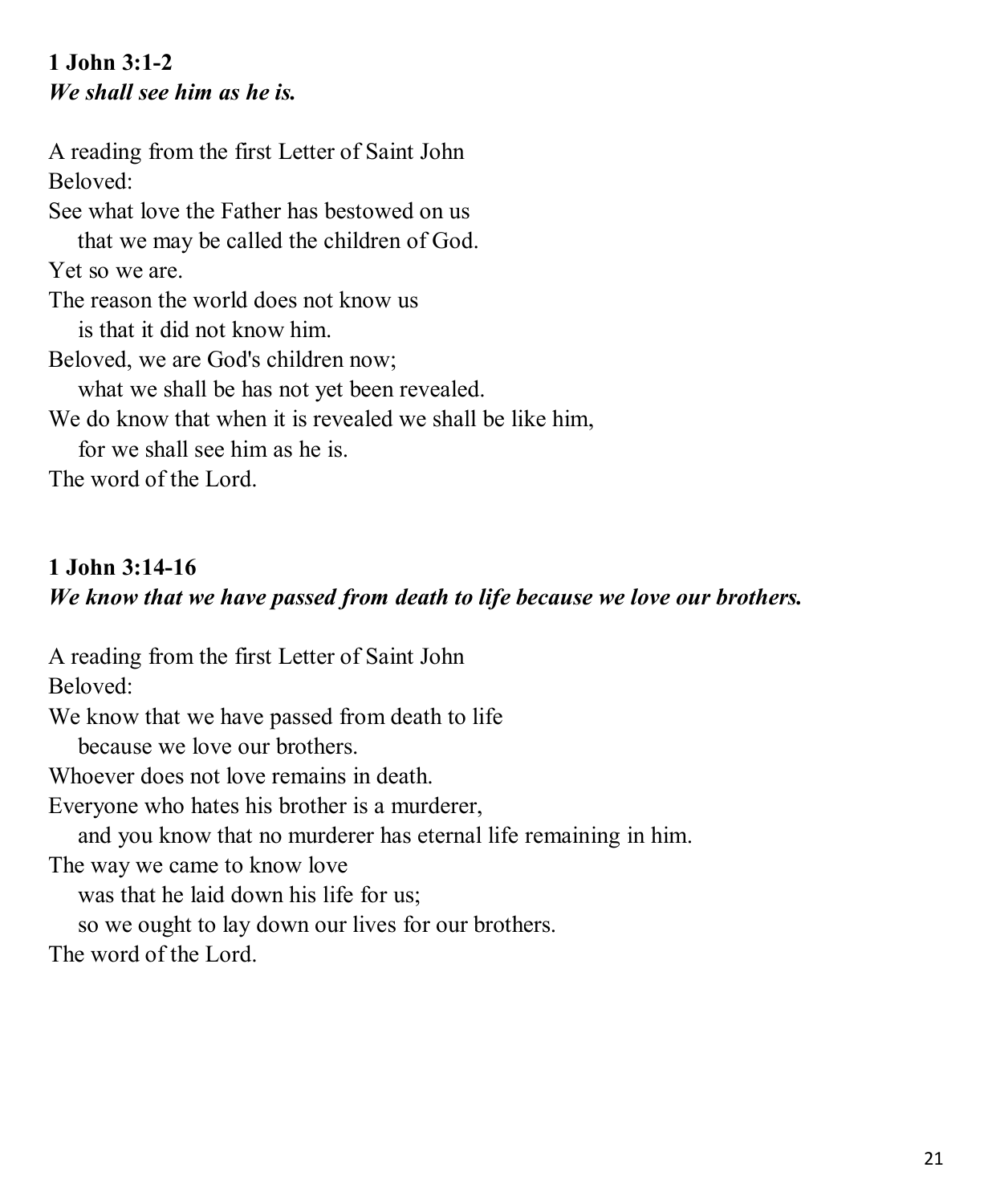# Gospel Reading Options

#### **Matthew 5:1-12a**

*Rejoice and be glad, for your reward will be great in heaven.*

A reading from the holy Gospel according to Matthew When Jesus saw the crowds, he went up the mountain, and after he had sat down, his disciples came to him. He began to teach them, saying: "Blessed are the poor in spirit, for theirs is the Kingdom of heaven. Blessed are they who mourn, for they will be comforted. Blessed are the meek, for they will inherit the land. Blessed are they who hunger and thirst for righteousness, for they will be satisfied. Blessed are the merciful, for they will be shown mercy. Blessed are the clean of heart, for they will see God. Blessed are the peacemakers, for they will be called children of God. Blessed are they who are persecuted for the sake of righteousness, for theirs is the Kingdom of heaven. Blessed are you when they insult you and persecute you and utter every kind of evil against you falsely because of me. Rejoice and be glad, for your reward will be great in heaven." The Gospel of the Lord.

#### **Matthew 11:25-30** *Come to me and I will give you rest.*

A reading from the holy Gospel according to Matthew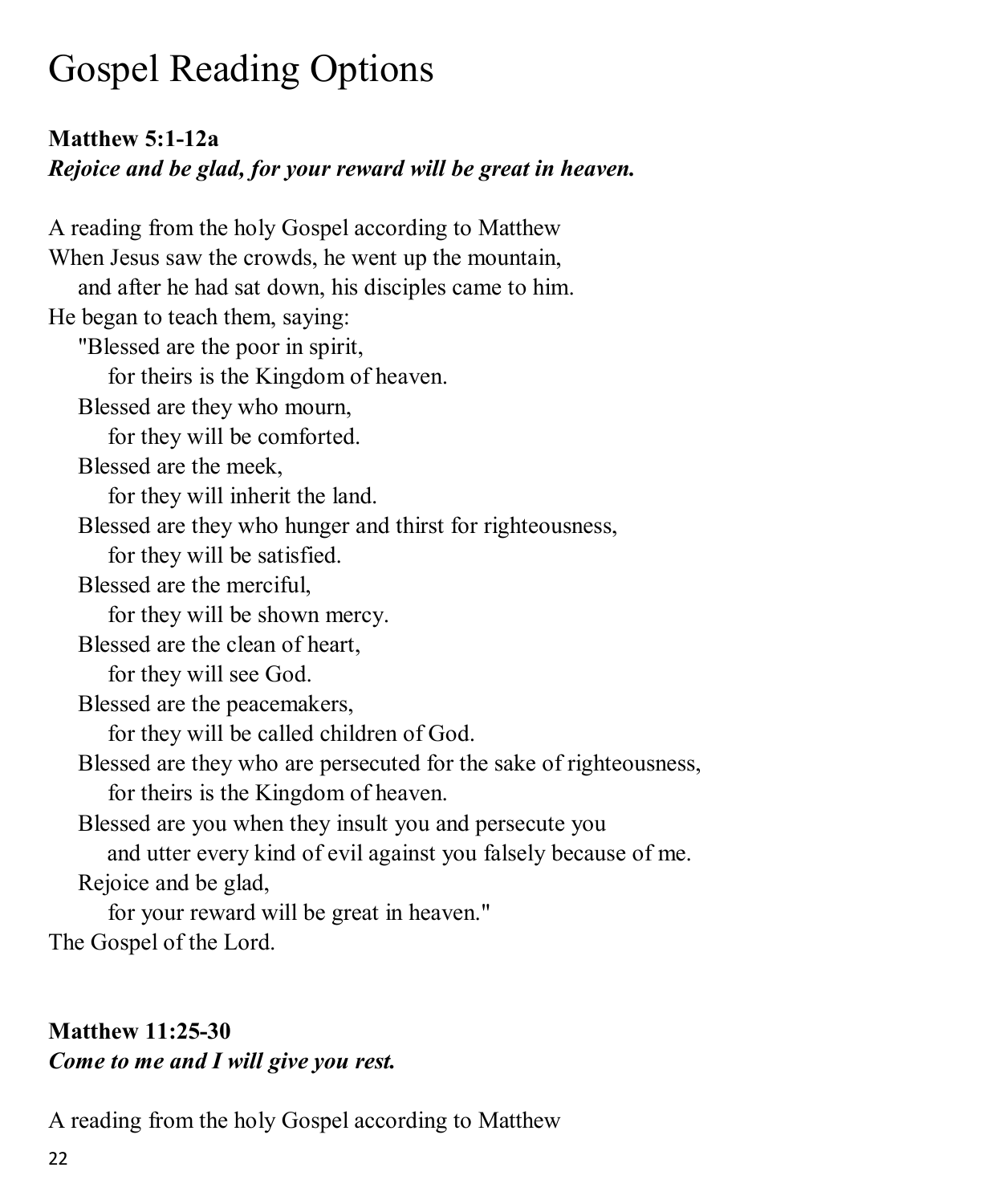At that time Jesus answered:

"I give praise to you, Father, Lord of heaven and earth, for although you have hidden these things from the wise and the learned you have revealed them to the childlike. Yes, Father, such has been your gracious will. All things have been handed over to me by my Father. No one knows the Son except the Father, and no one knows the Father except the Son and anyone to whom the Son wishes to reveal him." "Come to me, all you who labor and are burdened, and I will give you rest. Take my yoke upon you and learn from me, for I am meek and humble of heart; and you will find rest for yourselves. For my yoke is easy, and my burden light." The Gospel of the Lord.

#### **Matthew 25:1-13** *Behold the bridegroom! Come out to him!*

A reading from the holy Gospel according to Matthew Jesus told his disciples this parable: "The Kingdom of heaven will be like ten virgins who took their lamps and went out to meet the bridegroom. Five of them were foolish and five were wise. The foolish ones, when taking their lamps, brought no oil with them, but the wise brought flasks of oil with their lamps. Since the bridegroom was long delayed, they all became drowsy and fell asleep. At midnight, there was a cry, 'Behold, the bridegroom! Come out to meet him!' Then all those virgins got up and trimmed their lamps. The foolish ones said to the wise, 'Give us some of your oil,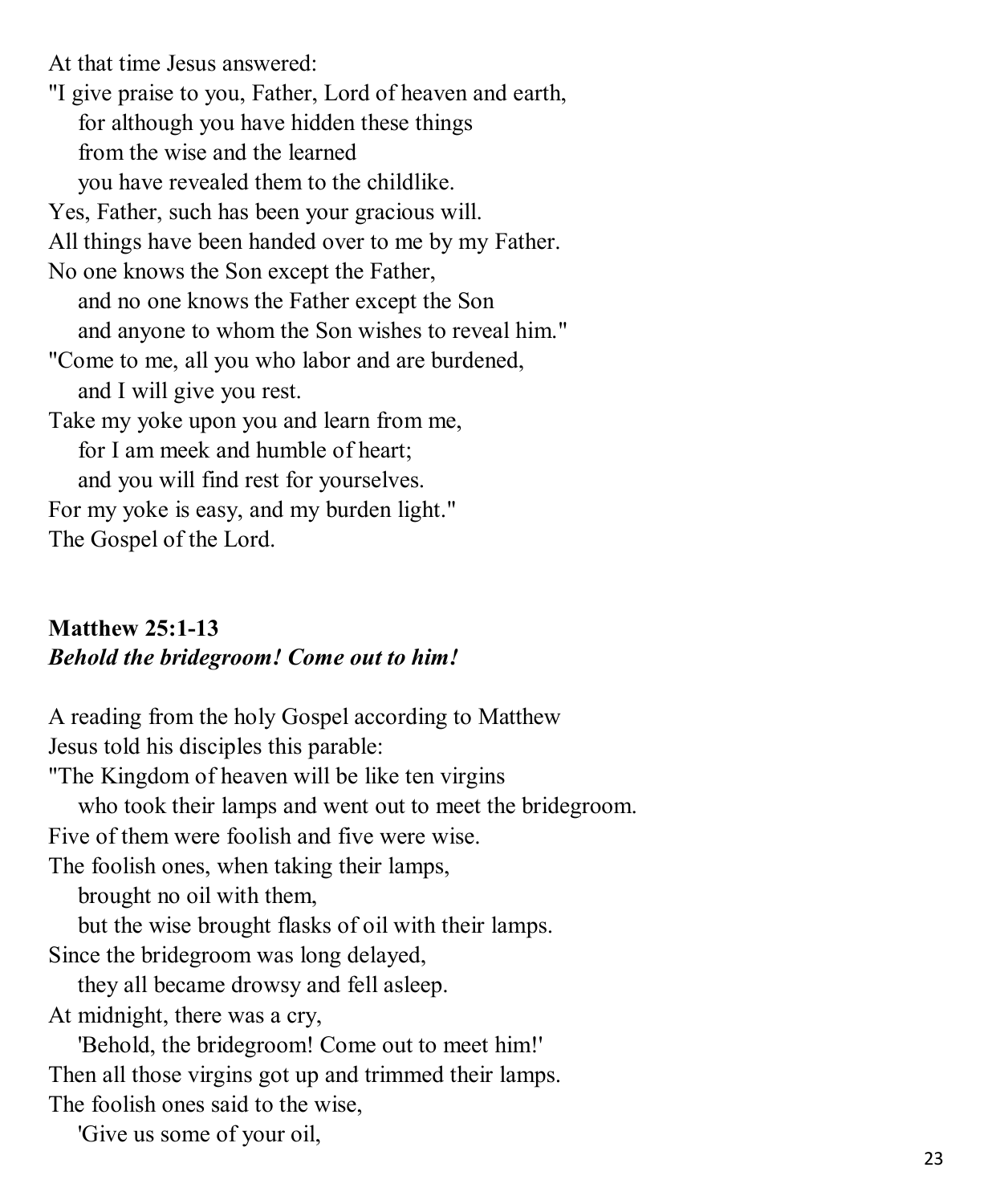for our lamps are going out.'

But the wise ones replied,

'No, for there may not be enough for us and you.

Go instead to the merchants and buy some for yourselves.'

While they went off to buy it,

the bridegroom came

and those who were ready went into the wedding feast with him.

Then the door was locked.

Afterwards the other virgins came and said,

'Lord, Lord, open the door for us!'

But he said in reply,

 'Amen, I say to you, I do not know you.' Therefore, stay awake,

 for you know neither the day nor the hour." The Gospel of the Lord.

#### **Matthew 25:31-46** *Come, you who are blessed by my Father.*

A reading from the holy Gospel according to Matthew Jesus said to his disciples: "When the Son of Man comes in his glory, and all the angels with him, he will sit upon his glorious throne, and all the nations will be assembled before him. And he will separate them one from another, as a shepherd separates the sheep from the goats. He will place the sheep on his right and the goats on his left. Then the king will say to those on his right, 'Come, you who are blessed by my Father. Inherit the kingdom prepared for you from the foundation of the world. For I was hungry and you gave me food, I was thirsty and you gave me drink, a stranger and you welcomed me, naked and you clothed me, ill and you cared for me,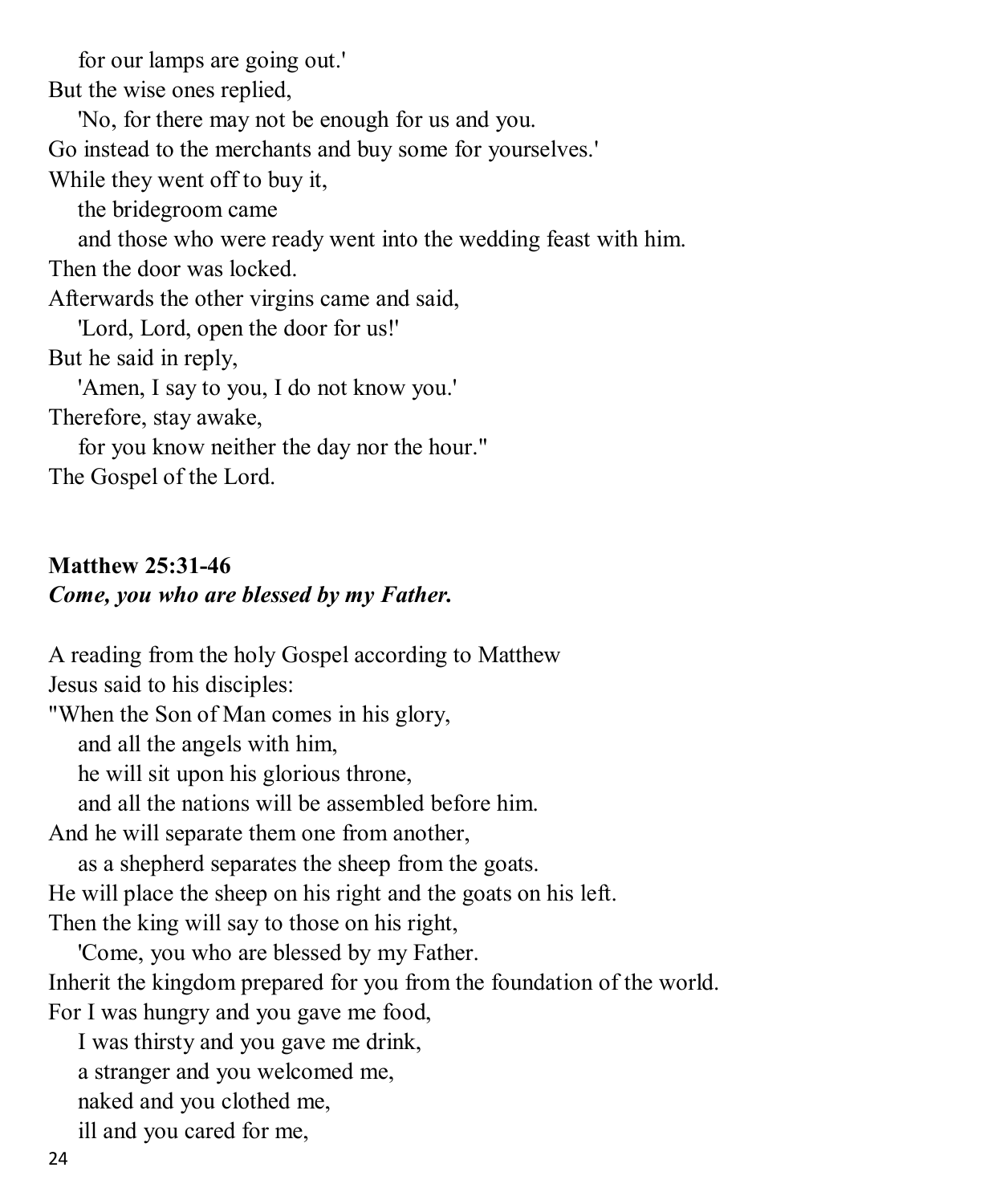in prison and you visited me.'

Then the righteous will answer him and say, 'Lord, when did we see you hungry and feed you, or thirsty and give you drink? When did we see you a stranger and welcome you, or naked and clothe you? When did we see you ill or in prison, and visit you?' And the king will say to them in reply, 'Amen, I say to you, whatever you did for one of these least brothers of mine, you did for me.' Then he will say to those on his left, 'Depart from me, you accursed, into the eternal fire prepared for the Devil and his angels. For I was hungry and you gave me no food, I was thirsty and you gave me no drink, a stranger and you gave me no welcome, naked and you gave me no clothing, ill and in prison, and you did not care for me.' Then they will answer and say, 'Lord, when did we see you hungry or thirsty or a stranger or naked or ill or in prison, and not minister to your needs?' He will answer them, 'Amen, I say to you, what you did not do for one of these least ones, you did not do for me.' And these will go off to eternal punishment, but the righteous to eternal life." The Gospel of the Lord.

#### **Mark 15:33-39; 16:1-6 (short form, 15:33-39)** *Jesus gave a loud cry and breathed his last.*

*Omit the words in bolded brackets [ ] for the short form of this reading.*

A reading from the holy Gospel according to Mark At noon darkness came over the whole land until three in the afternoon.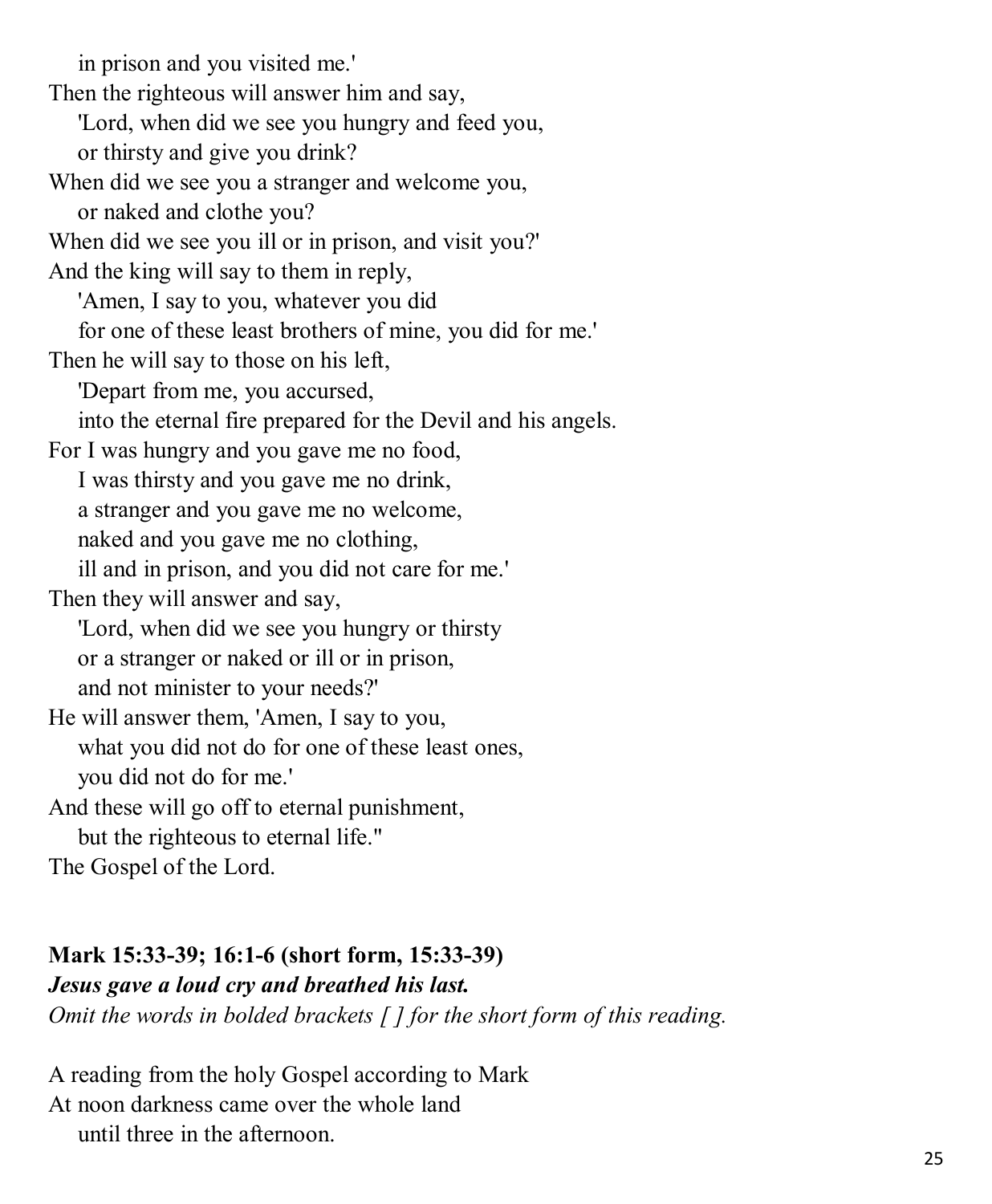And at three o'clock Jesus cried out in a loud voice, "Eloi, Eloi, lema sabachthani?" which is translated, "My God, my God, why have you forsaken me?" Some of the bystanders who heard it said, "Look, he is calling Elijah." One of them ran, soaked a sponge with wine, put it on a reed, and gave it to him to drink, saying, "Wait, let us see if Elijah comes to take him down." Jesus gave a loud cry and breathed his last. The veil of the sanctuary was torn in two from top to bottom. When the centurion who stood facing him saw how he breathed his last he said, "Truly this man was the Son of God!" **[**When the sabbath was over, Mary Magdalene, Mary, the mother of James, and Salome bought spices so that they might go and anoint him. Very early when the sun had risen, on the first day of the week, they came to the tomb. They were saying to one another, "Who will roll back the stone for us from the entrance to the tomb?" When they looked up, they saw that the stone had been rolled back; it was very large. On entering the tomb they saw a young man sitting on the right side, clothed in a white robe, and they were utterly amazed. He said to them, "Do not be amazed! You seek Jesus of Nazareth, the crucified. He has been raised; he is not here. Behold the place where they laid him."**]** The Gospel of the Lord.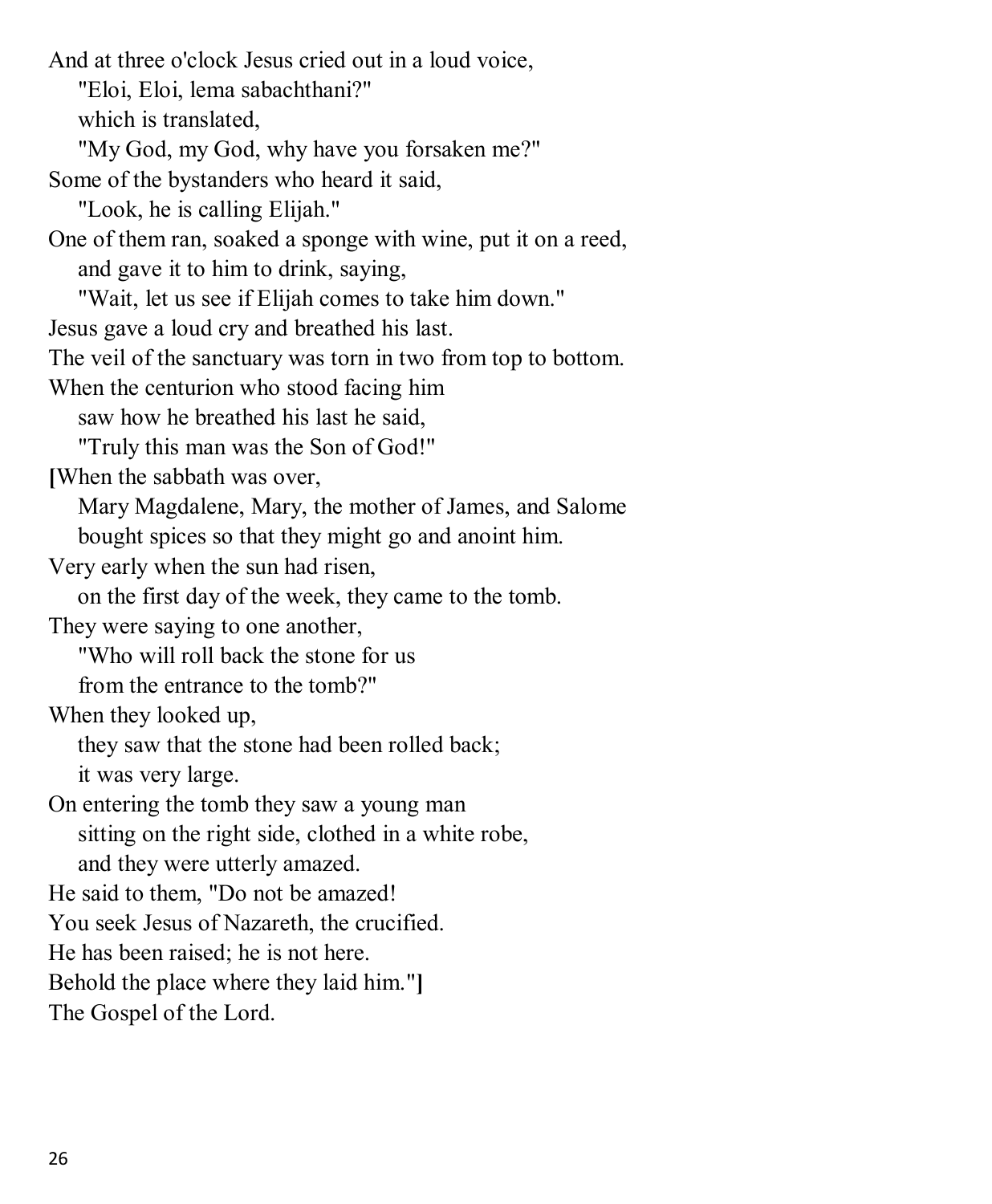#### **Luke 7:11-17** *Young man, I tell you, arise!*

A reading from the holy Gospel according to Luke Jesus journeyed to a city called Nain, and his disciples and a large crowd accompanied him. As he drew near to the gate of the city, a man who had died was being carried out, the only son of his mother, and she was a widow. A large crowd from the city was with her. When the Lord saw her, he was moved with pity for her and said to her, "Do not weep." He stepped forward and touched the coffin; at this the bearers halted, and he said, "Young man, I tell you, arise!" The dead man sat up and began to speak, and Jesus gave him to his mother. Fear seized them all, and they glorified God, exclaiming, "A great prophet has arisen in our midst," and "God has visited his people." This report about him spread through the whole of Judea and in all the surrounding region. The Gospel of the Lord.

#### **Luke 12:35-40** *You also must be prepared.*

A reading from the holy Gospel according to Luke Jesus said to his disciples: "Gird your loins and light your lamps and be like servants who await their master's return from a wedding, ready to open immediately when he comes and knocks. Blessed are those servants whom the master finds vigilant on his arrival. Amen, I say to you, he will gird himself,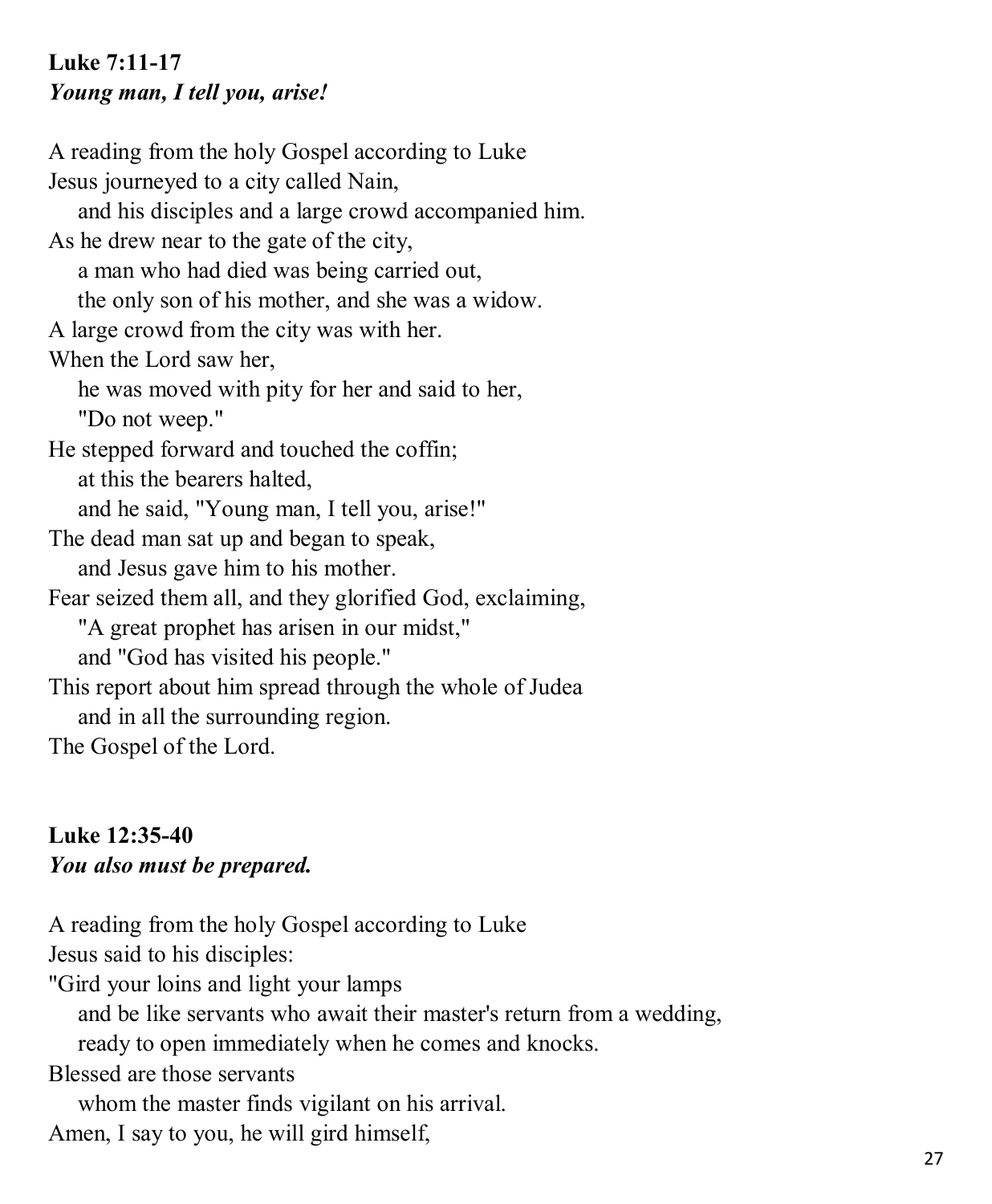have them recline at table, and proceed to wait on them.

And should he come in the second or third watch

and find them prepared in this way,

blessed are those servants.

Be sure of this:

if the master of the house had known the hour

when the thief was coming,

he would not have let his house be broken into.

You also must be prepared, for at an hour you do not expect,

the Son of Man will come."

The Gospel of the Lord.

#### **Luke 23:33, 39-43** *Today you will be with me in Paradise.*

A reading from the holy Gospel according to Luke When the soldiers came to the place called the Skull, they crucified Jesus and the criminals there, one on his right, the other on his left. Now one of the criminals hanging there reviled Jesus, saying, "Are you not the Christ? Save yourself and us." The other man, however, rebuking him, said in reply, "Have you no fear of God, for you are subject to the same condemnation? And indeed, we have been condemned justly, for the sentence we received corresponds to our crimes, but this man has done nothing criminal." Then he said, "Jesus, remember me when you come into your Kingdom." He replied to him, "Amen, I say to you, today you will be with me in Paradise." The Gospel of the Lord.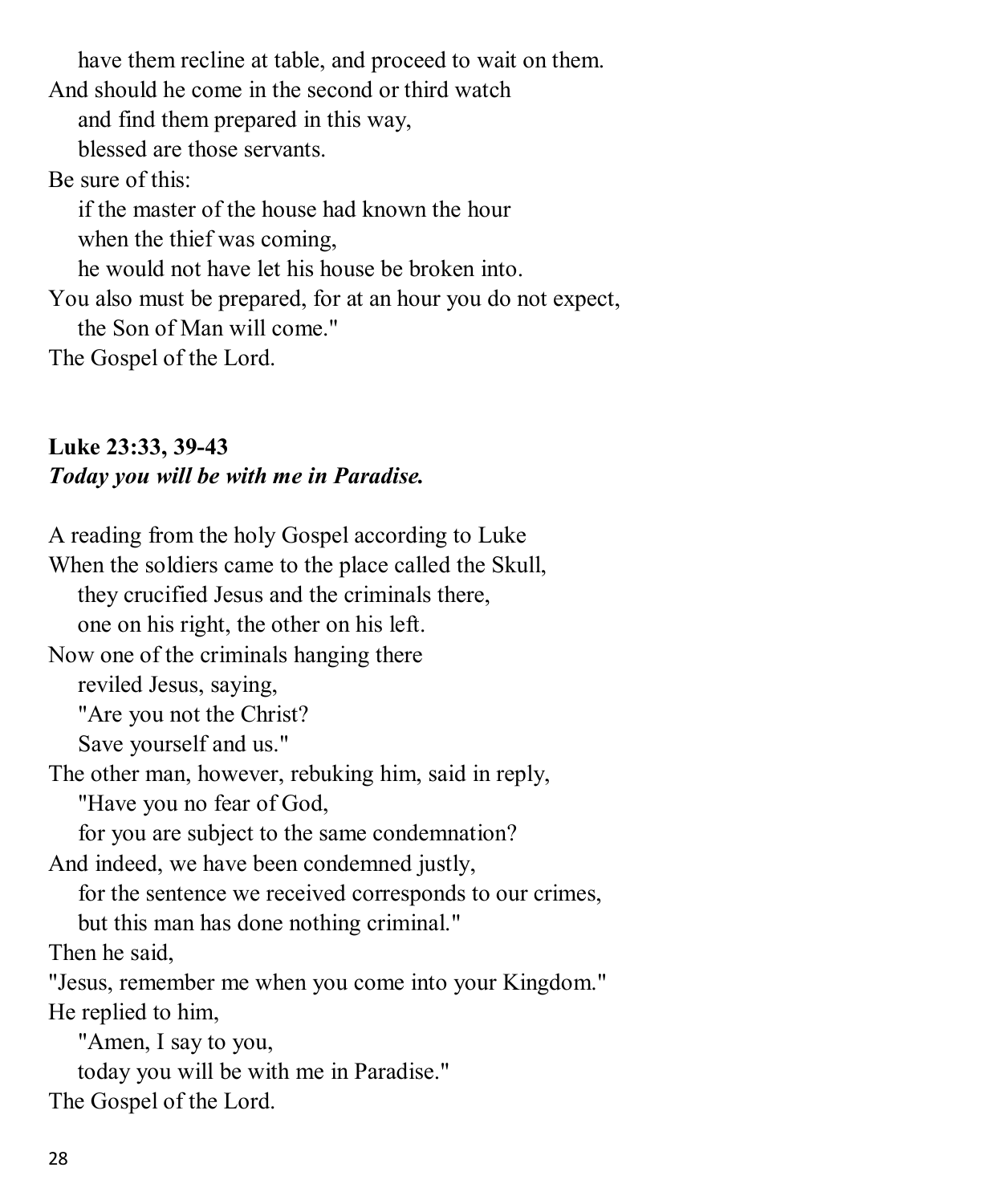#### **Luke 23:44-46, 50, 52-53; 24:1-6a (short form, 23:44-46, 50, 52-53)** *Father, into your hands I commend my spirit.*

*Omit the words in bolded brackets [ ] for the short form of this reading.*

A reading from the holy Gospel according to Luke It was about noon and darkness came over the whole land until three in the afternoon because of an eclipse of the sun. Then the veil of the temple was torn down the middle. Jesus cried out in a loud voice, "Father, into your hands I commend my spirit"; and when he had said this he breathed his last. Now there was a virtuous and righteous man named Joseph who, though he was a member of the council, went to Pilate and asked for the Body of Jesus. After he had taken the Body down, he wrapped it in a linen cloth and laid him in a rock-hewn tomb in which no one had yet been buried. **[**At daybreak on the first day of the week the women took the spices they had prepared and went to the tomb. They found the stone rolled away from the tomb; but when they entered, they did not find the Body of the Lord Jesus. While they were puzzling over this, behold, two men in dazzling garments appeared to them. They were terrified and bowed their faces to the ground. They said to them, "Why do you seek the living one among the dead? He is not here, but he has been raised."**]** The Gospel of the Lord.

#### **Luke 24:13-35 (short form, 24:13-16, 28-35)**

*Was it not necessary that the Christ should suffer these things and enter into his glory? Omit the words in bolded brackets [ ] for the short form of this reading.*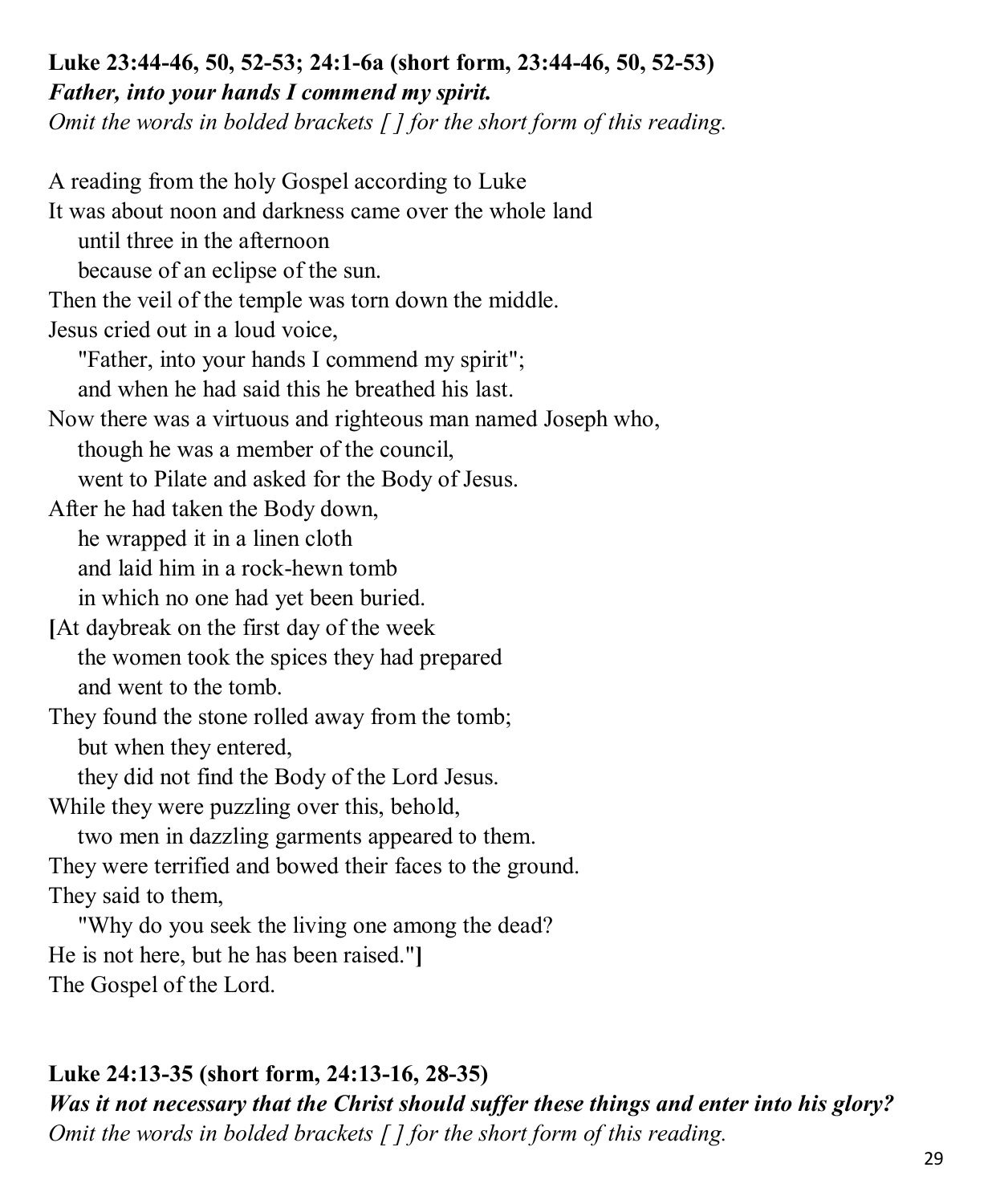30 A reading from the holy Gospel according to Luke That very day, the first day of the week, two of the disciples of Jesus were going to a village called Emmaus, seven miles from Jerusalem, and they were conversing about all the things that had occurred. And it happened that while they were conversing and debating, Jesus himself drew near and walked with them, but their eyes were prevented from recognizing him. **[**He asked them, "What are you discussing as you walk along?" They stopped, looking downcast. One of them, named Cleopas, said to him in reply, "Are you the only visitor to Jerusalem who does not know of the things that have taken place there in these days?" And he replied to them, "What sort of things?" They said to him, "The things that happened to Jesus the Nazarene, who was a prophet mighty in deed and word before God and all the people, how our chief priests and rulers both handed him over to a sentence of death and crucified him. But we were hoping that he would be the one to redeem Israel; and besides all this, it is now the third day since this took place. Some women from our group, however, have astounded us: they were at the tomb early in the morning and did not find his Body; they came back and reported that they had indeed seen a vision of angels who announced that he was alive. Then some of those with us went to the tomb and found things just as the women had described, but him they did not see." And he said to them, "Oh, how foolish you are! How slow of heart to believe all that the prophets spoke!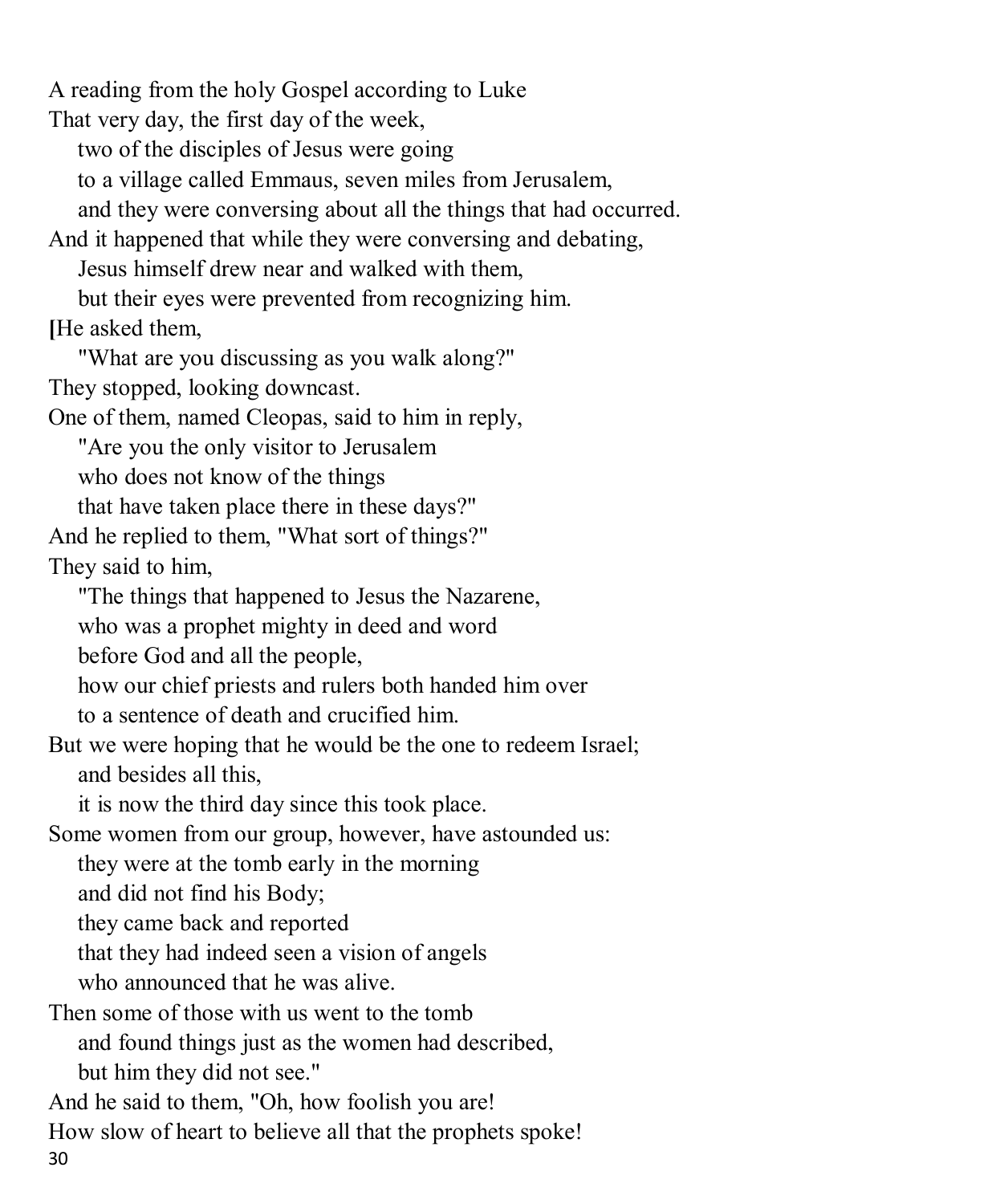Was it not necessary that the Christ should suffer these things and enter into his glory?" Then beginning with Moses and all the prophets, Jesus interpreted to them what referred to him in all the Scriptures.**]** As they approached the village to which they were going, Jesus gave the impression that he was going on farther. But they urged him, "Stay with us, for it is nearly evening and the day is almost over." So he went in to stay with them. And it happened that, while he was with them at table,

he took bread, said the blessing,

broke it, and gave it to them.

With that their eyes were opened and they recognized him, but he vanished from their sight.

Then they said to each other,

"Were not our hearts burning within us

while he spoke to us on the way and opened the Scriptures to us?"

So they set out at once and returned to Jerusalem

where they found gathered together

the Eleven and those with them, who were saying,

"The Lord has truly been raised and has appeared to Simon!"

Then the two recounted

what had taken place on the way

 and how he was made known to them in the breaking of the bread. The Gospel of the Lord.

#### **John 5:24-29** *Whoever hears my word and believes has passed from death to life.*

A reading from the holy Gospel according to John Jesus answered the Jews and said to them: "Amen, amen, I say to you, whoever hears my word and believes in the one who sent me has eternal life and will not come to condemnation, but has passed from death to life.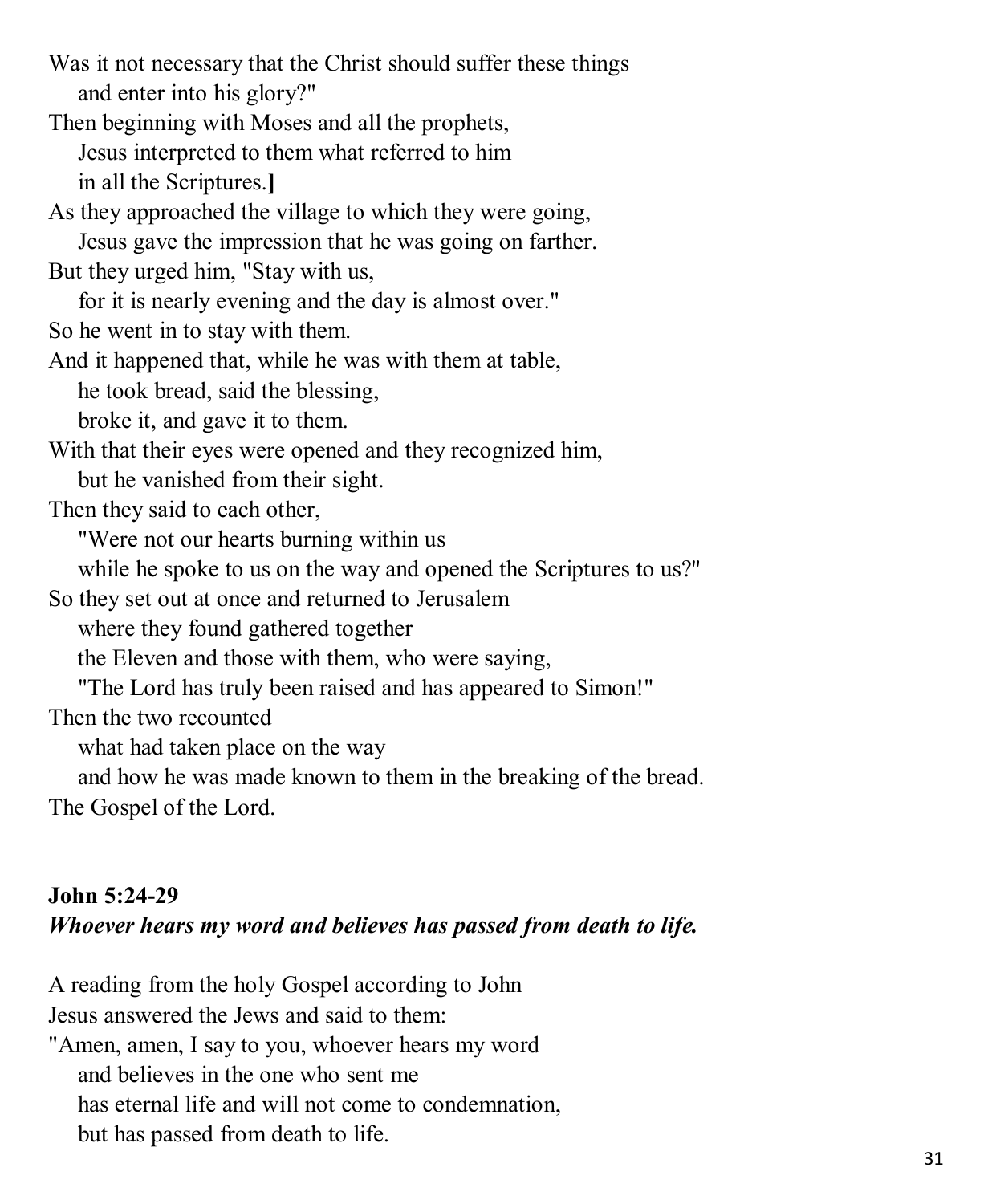Amen, amen, I say to you, the hour is coming and is now here when the dead will hear the voice of the Son of God, and those who hear will live.

For just as the Father has life in himself, so also he gave to the Son the possession of life in himself. And he gave him power to exercise judgment, because he is the Son of Man. Do not be amazed at this, because the hour is coming in which all who are in the tombs will hear his voice and will come out, those who have done good deeds to the resurrection of life, but those who have done wicked deeds to the resurrection of condemnation. The Gospel of the Lord.

#### **John 6:37-40** *Everyone who sees the Son and believes in him may have eternal life and I shall raise him on the last day.*

A reading from the holy Gospel according to John Jesus said to the crowds: "Everything that the Father gives me will come to me, and I will not reject anyone who comes to me, because I came down from heaven not to do my own will but the will of the one who sent me. And this is the will of the one who sent me, that I should not lose anything of what he gave me, but that I should raise it on the last day. For this is the will of my Father, that everyone who sees the Son and believes in him may have eternal life, and I shall raise him on the last day." The Gospel of the Lord.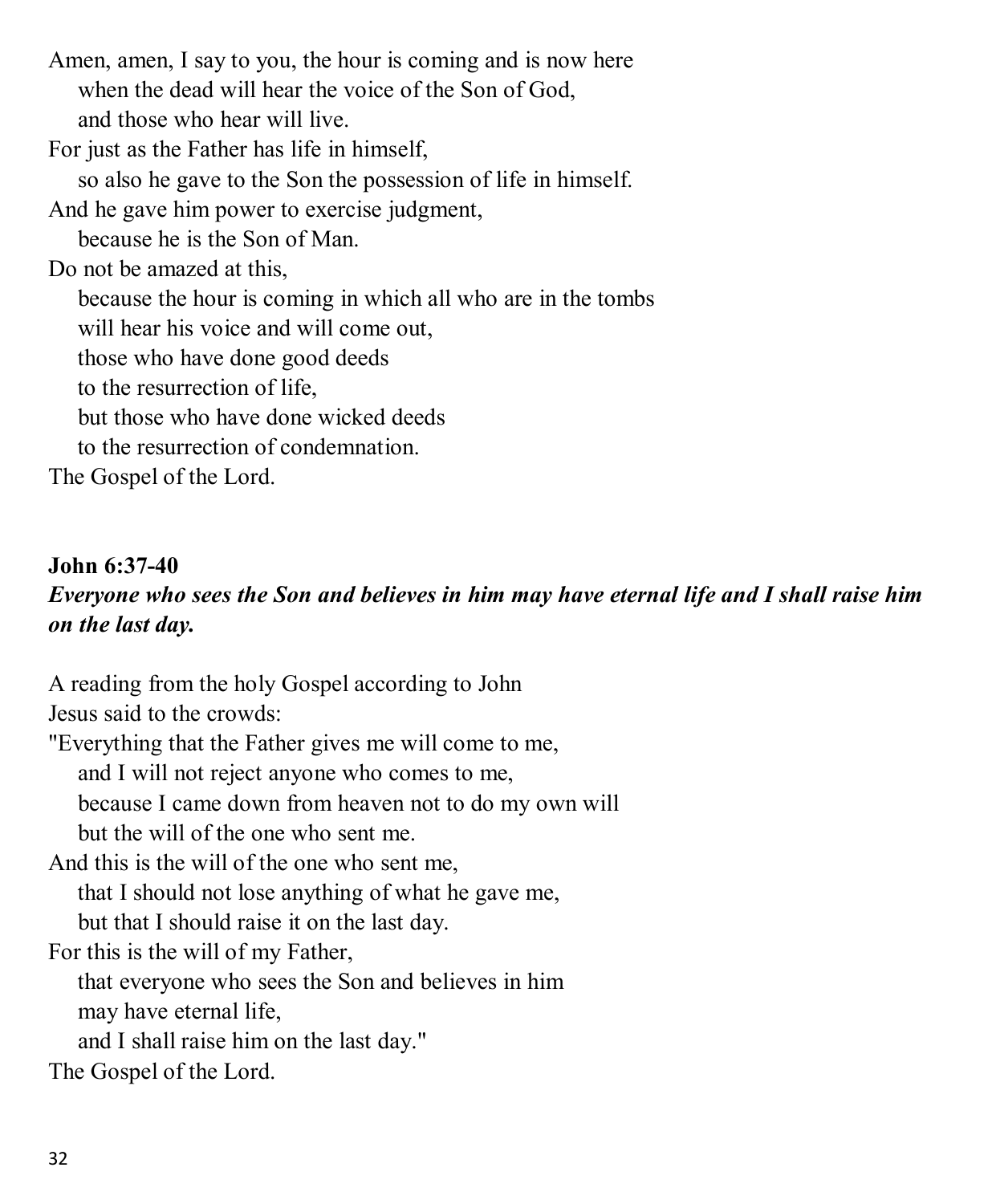#### **John 6:51-58**

#### *Whoever eats this bread will live forever, and I will raise them up on the last day.*

A reading from the holy Gospel according to John Jesus said to the crowds: "I am the living bread that came down from heaven; whoever eats this bread will live forever; and the bread that I will give is my Flesh for the life of the world." The Jews quarreled among themselves, saying, "How can this man give us his Flesh to eat?" Jesus said to them, "Amen, amen, I say to you, unless you eat the Flesh of the Son of Man and drink his Blood, you do not have life within you. Whoever eats my Flesh and drinks my Blood has eternal life, and I will raise him on the last day. For my Flesh is true food, and my Blood is true drink. Whoever eats my Flesh and drinks my Blood remains in me and I in him. Just as the living Father sent me and I have life because of the Father, so also the one who feeds on me will have life because of me. This is the bread that came down from heaven. Unlike your ancestors who ate and still died, whoever eats this bread will live forever." The Gospel of the Lord.

#### **John 11:17-27 (short form, 11:21-27)** *I am the resurrection and the life.*

*Omit the words in bolded brackets [ ] for the short form of this reading.*

A reading from the holy Gospel according to John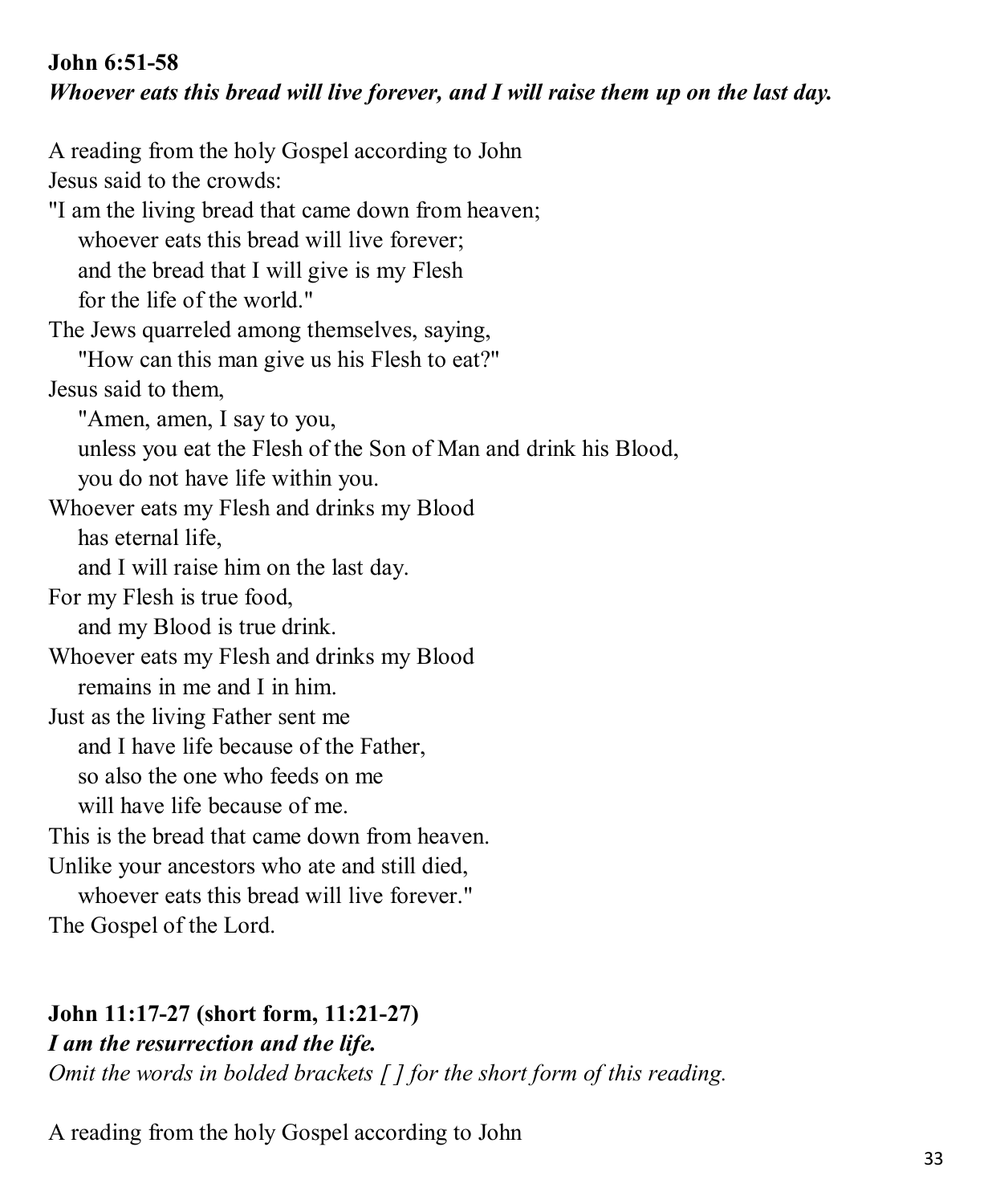**[**When Jesus arrived in Bethany, he found that Lazarus had already been in the tomb for four days. Now Bethany was near Jerusalem, only about two miles away. Many of the Jews had come to Martha and Mary to comfort them about their brother. When Martha heard that Jesus was coming, she went to meet him; but Mary sat at home.**]** Martha said to Jesus, "Lord, if you had been here, my brother would not have died. But even now I know that whatever you ask of God, God will give you." Jesus said to her, "Your brother will rise." Martha said to him, "I know he will rise, in the resurrection on the last day." Jesus told her, "I am the resurrection and the life; whoever believes in me, even if he dies, will live, and everyone who lives and believes in me will never die. Do you believe this?" She said to him, "Yes, Lord. I have come to believe that you are the Christ, the Son of God, the one who is coming into the world." The Gospel of the Lord.

#### **John 11:32-45** *Lazarus, come out!*

A reading from the holy Gospel according to John When Mary came to where Jesus was and saw him, she fell at his feet and said to him, "Lord, if you had been here, my brother would not have died."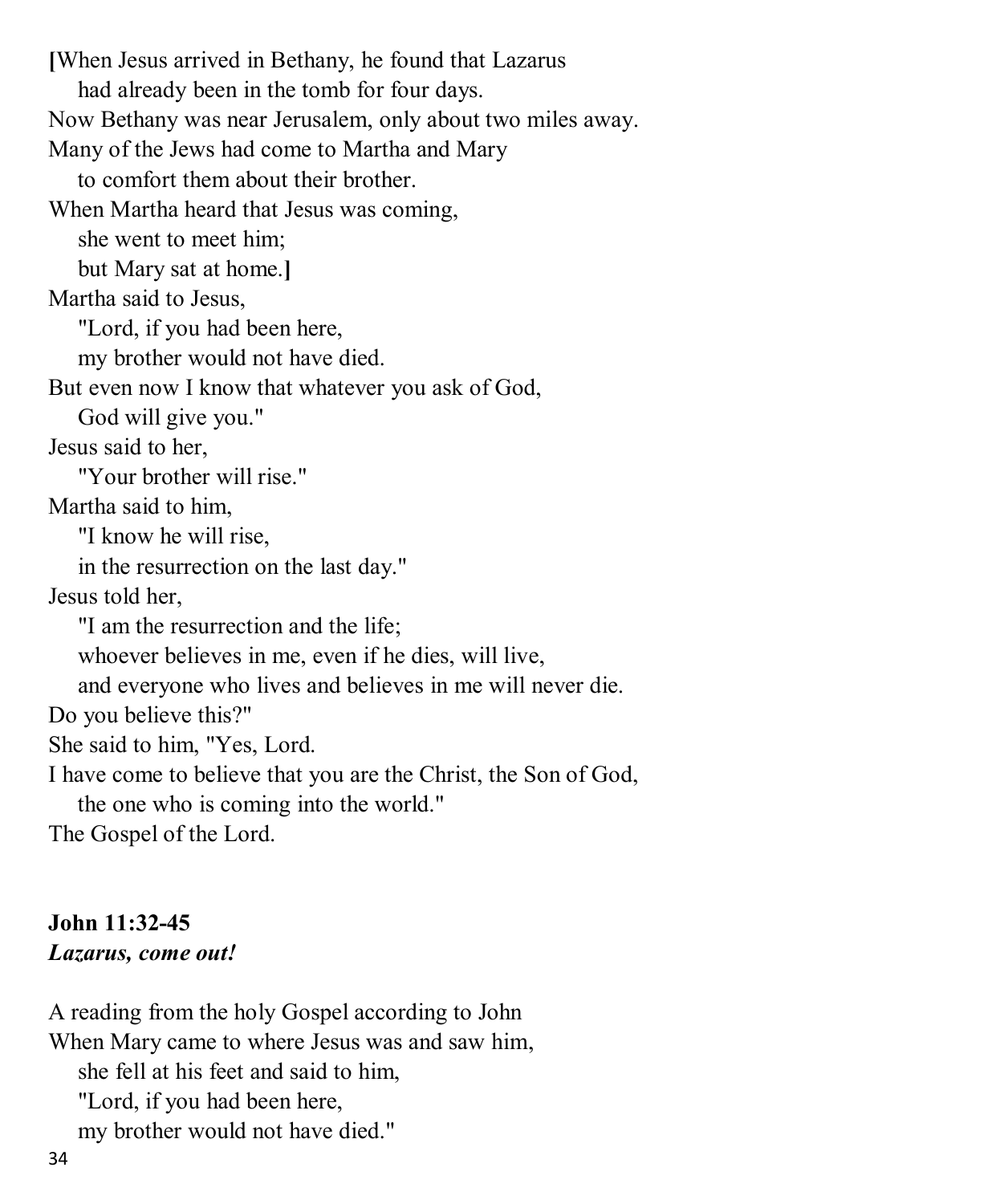When Jesus saw her weeping and the Jews who had come with her weeping, he became perturbed and deeply troubled, and said, "Where have you laid him?" They said to him, "Sir, come and see." And Jesus wept. So the Jews said, "See how he loved him." But some of them said, "Could not the one who opened the eyes of the blind man have done something so that this man would not have died?" So Jesus, perturbed again, came to the tomb. It was a cave, and a stone lay across it. Jesus said, "Take away the stone." Martha, the dead man's sister, said to him, "Lord, by now there will be a stench; he has been dead for four days." Jesus said to her, "Did I not tell you that if you believe you will see the glory of God?" So they took away the stone. And Jesus raised his eyes and said, "Father, I thank you for hearing me. I know that you always hear me; but because of the crowd here I have said this, that they may believe that you sent me." And when he had said this, he cried out in a loud voice, "Lazarus, come out!" The dead man came out, tied hand and foot with burial bands, and his face was wrapped in a cloth. So Jesus said to the crowd, "Untie him and let him go." Now many of the Jews who had come to Mary and seen what he had done began to believe in him. The Gospel of the Lord.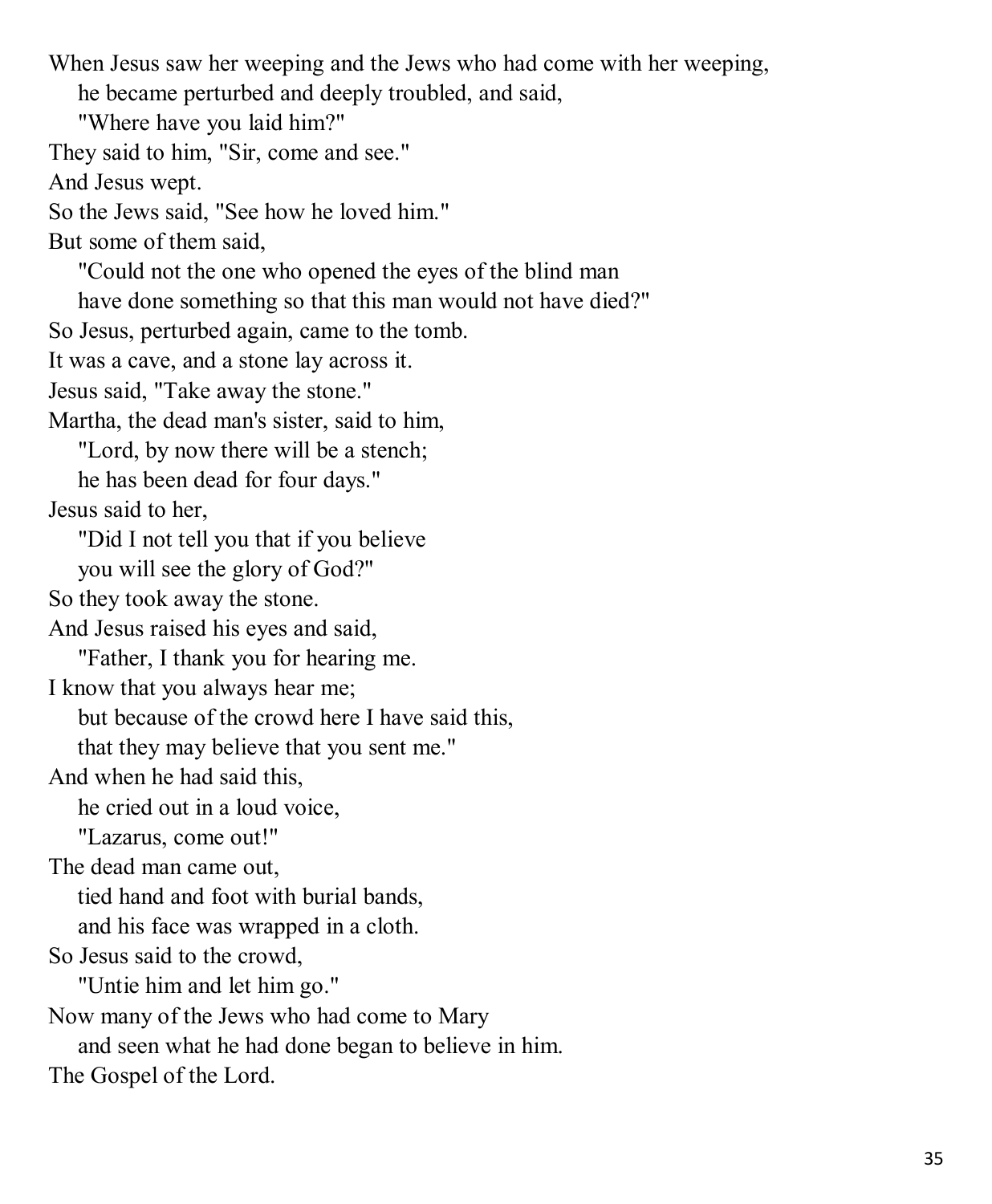#### **John 12:23-28 (short form, 12:23-26)** *If it dies, it produces much fruit.*

*Omit the words in bolded brackets [ ] for the short form of this reading.*

A reading from the holy Gospel according to John Jesus said to his disciples: "The hour has come for the Son of Man to be glorified. Amen, amen, I say to you, unless a grain of wheat falls to the ground and dies, it remains just a grain of wheat; but if it dies, it produces much fruit. Whoever loves his life will lose it, and whoever hates his life in this world will preserve it for eternal life. Whoever serves me must follow me, and where I am, there also will my servant be. The Father will honor whoever serves me. **[**"I am troubled now. Yet what should I say? 'Father, save me from this hour'? But it was for this purpose that I came to this hour. Father, glorify your name." Then a voice came from heaven, "I have glorified it and will glorify it again."**]** The Gospel of the Lord.

#### **John 14:1-6** *In my Father's house there are many dwellings.*

A reading from the holy Gospel according to John Jesus said to his disciples: "Do not let your hearts be troubled. You have faith in God; have faith also in me. In my Father's house there are many dwelling places. If there were not, would I have told you that I am going to prepare a place for you? And if I go and prepare a place for you,

36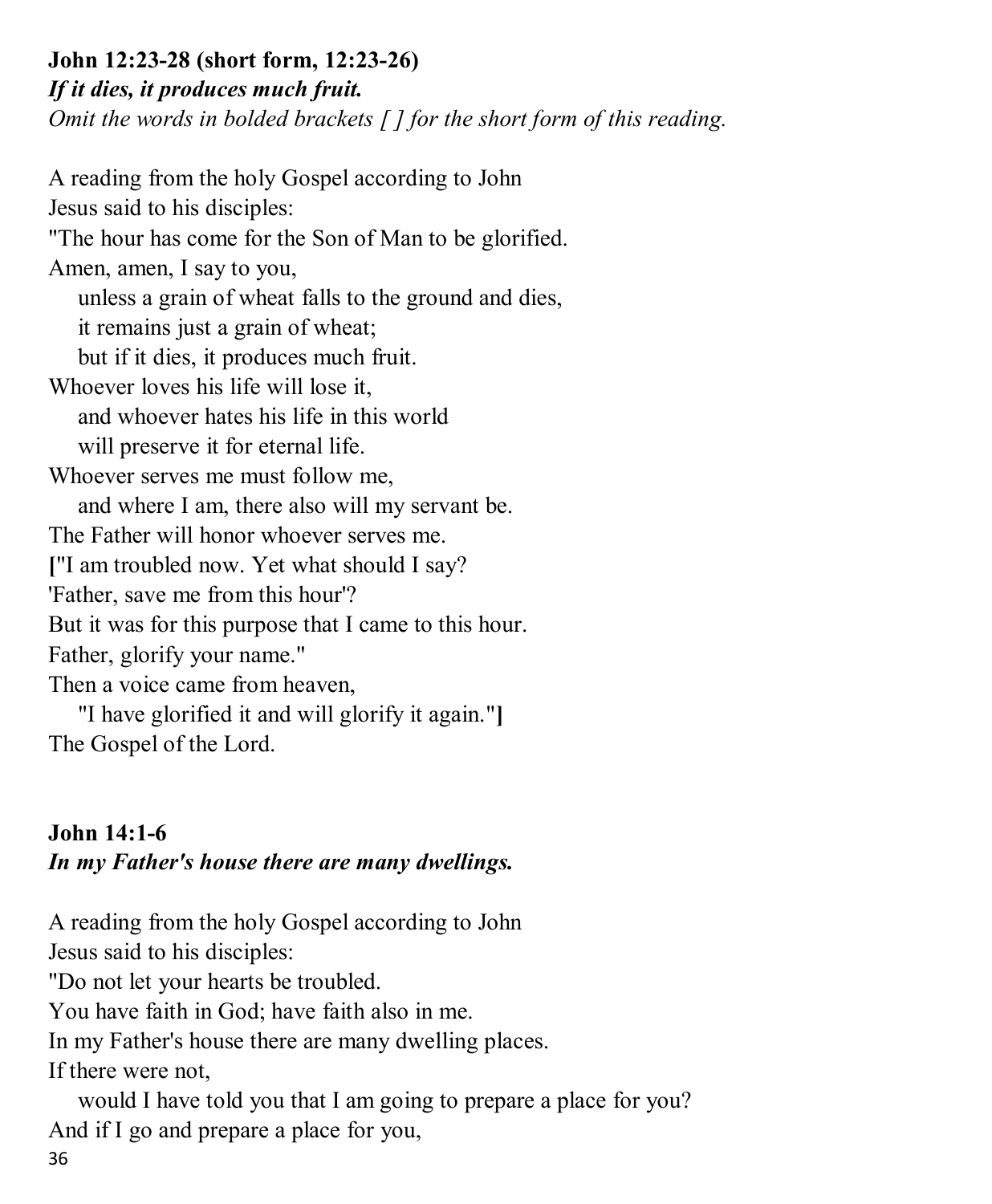I will come back again and take you to myself, so that where I am you also may be. Where I am going you know the way." Thomas said to him, "Master, we do not know where you are going; how can we know the way?" Jesus said to him, "I am the way and the truth and the life.

No one comes to the Father except through me."

The Gospel of the Lord.

#### **John 17:24-26** *I wish that where I am they also may be with me.*

A reading from the holy Gospel according to John Jesus raised his eyes to heaven and said: "Father, those whom you gave me are your gift to me. I wish that where I am they also may be with me, that they may see my glory that you gave me, because you loved me before the foundation of the world. Righteous Father, the world also does not know you, but I know you, and they know that you sent me. I made known to them your name and I will make it known, that the love with which you loved me may be in them and I in them." The Gospel of the Lord.

#### **John 19:17-18, 25-39** *And bowing his head he handed over his Spirit.*

A reading from the holy Gospel according to John So they took Jesus, and, carrying the cross himself, he went out to what is called the Place of the Skull, in Hebrew, Golgotha. There they crucified him, and with him two others, one on either side, with Jesus in the middle.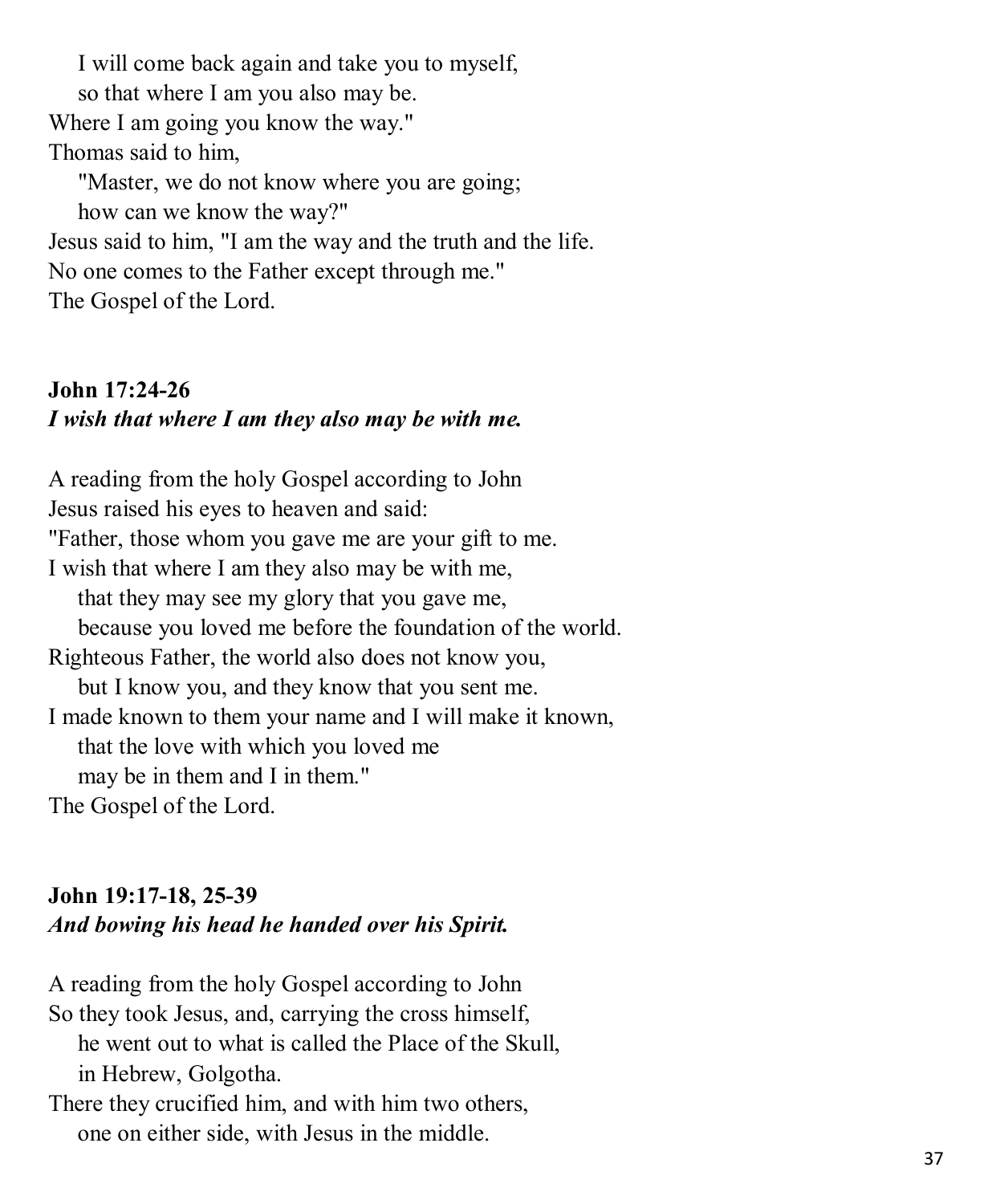Standing by the cross of Jesus were his mother and his mother's sister, Mary the wife of Clopas, and Mary Magdalene. When Jesus saw his mother and the disciple whom he loved, he said to his mother, "Woman, behold, your son." Then he said to the disciple, "Behold, your mother." And from that hour the disciple took her into his home. After this, aware that everything was now finished, in order that the Scripture might be fulfilled, Jesus said, "I thirst." There was a vessel filled with common wine. So they put a sponge soaked in wine on a sprig of hyssop and put it up to his mouth. When Jesus had taken the wine, he said, "It is finished." And bowing his head, he handed over the Spirit. Now since it was preparation day, in order that the bodies might not remain on the cross on the sabbath, for the sabbath day of that week was a solemn one, the Jews asked Pilate that their legs be broken and they be taken down. So the soldiers came and broke the legs of the first and then of the other one who was crucified with Jesus. But when they came to Jesus and saw that he was already dead, they did not break his legs, but one soldier thrust his lance into his side, and immediately Blood and water flowed out. An eyewitness has testified, and his testimony is true; he knows that he is speaking the truth, so that you also may come to believe. For this happened so that the Scripture passage might be fulfilled: Not a bone of it will be broken. And again another passage says: They will look upon him whom they have pierced. After this, Joseph of Arimathea,

secretly a disciple of Jesus for fear of the Jews,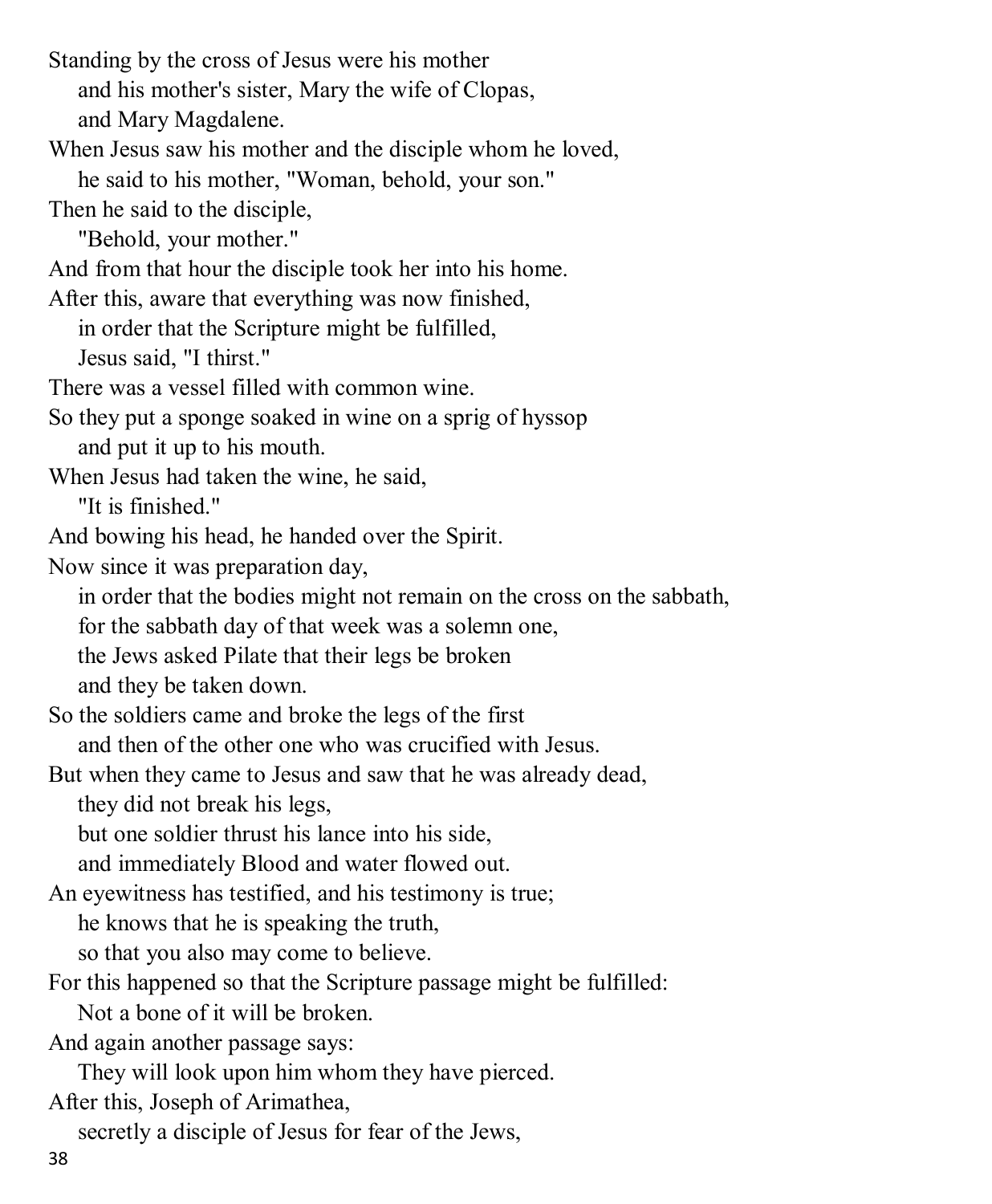asked Pilate if he could remove the Body of Jesus.

And Pilate permitted it.

So he came and took his Body.

Nicodemus, the one who had first come to him at night, also came bringing a mixture of myrrh and aloes weighing about one hundred pounds.

The Gospel of the Lord.